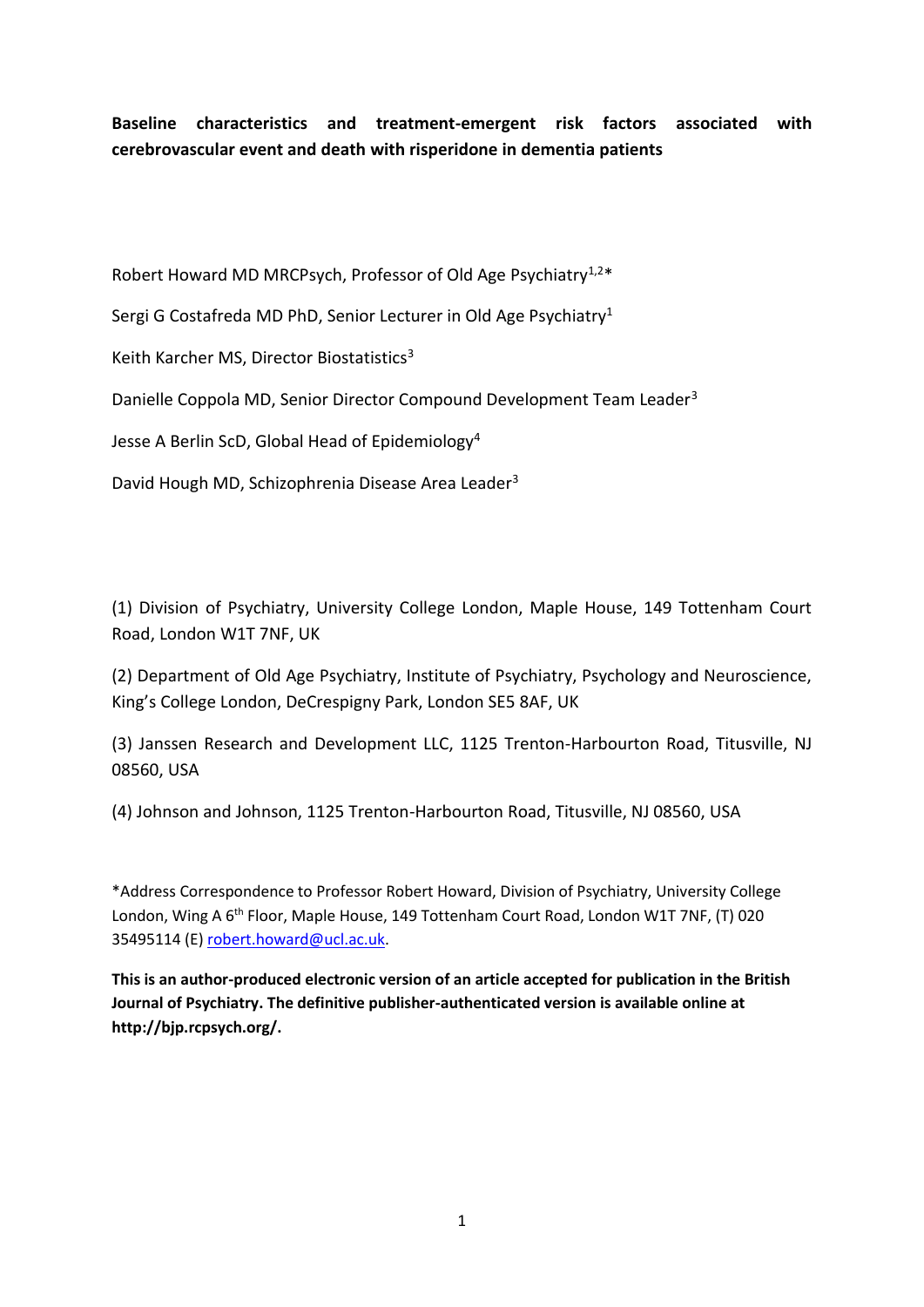#### **Structured abstract**

**Background**: Use of antipsychotics to treat behavioural symptoms of dementia has been associated with increased risks of mortality and stroke. Little is known about individual patient characteristics that might be associated with bad or good outcomes.

**Aims:** We examined the risperidone clinical trial data to look for individual patient characteristics associated with these adverse outcomes.

**Method:** Data from all double-blind, RCTs of risperidone in dementia patients (1009 risperidone, 712 placebo) were included. Associations between characteristics and outcome were analysed based on crude incidences, exposure-adjusted incidence rates, and by time-to-event analyses using Cox proportional hazards regression. Interactions between treatment (risperidone or placebo) and characteristic were analysed with a Cox proportional hazards regression model with main effects for treatment and characteristic in addition to the interaction term.

**Results:** Baseline complications of depression (treatment by risk factor interaction on CVAE hazard ratio [HR]:  $p = 0.025$ ) and delusions ( $p = 0.043$ ) were associated with a lower relative risk of CVAE in risperidone treated patients (HR=1.47 and 0.54, respectively) compared to not having the complication (HR=5.88 and 4.16). For mortality, the only significant baseline predictor in patients treated with risperidone was depression, which was associated with a lower relative risk (p<0.001). The relative risk of mortality was increased in risperidone patients treated with anti-inflammatory medications (p=0.021).

**Conclusions:** Only anti-inflammatory medications increased mortality risk with risperidone. The reduced risk of CVAE in patients with co-morbid depression and delusions, and of mortality with depression may have clinical implications when weighing the benefits and risks of treatment with risperidone in patients with dementia.

**Declaration of interest:** KK, DC and DH are employees of Janssen Research and Development and are owners of Johnson and Johnson stock. JB is an employee of Johnson and Johnson and is an owner of Johnson and Johnson stock. RH has received medication from Pfizer-Eisai and Lundbeck for an independent clinical trial on which he was Chief Investigator. SGC reports no financial relationships with commercial interests.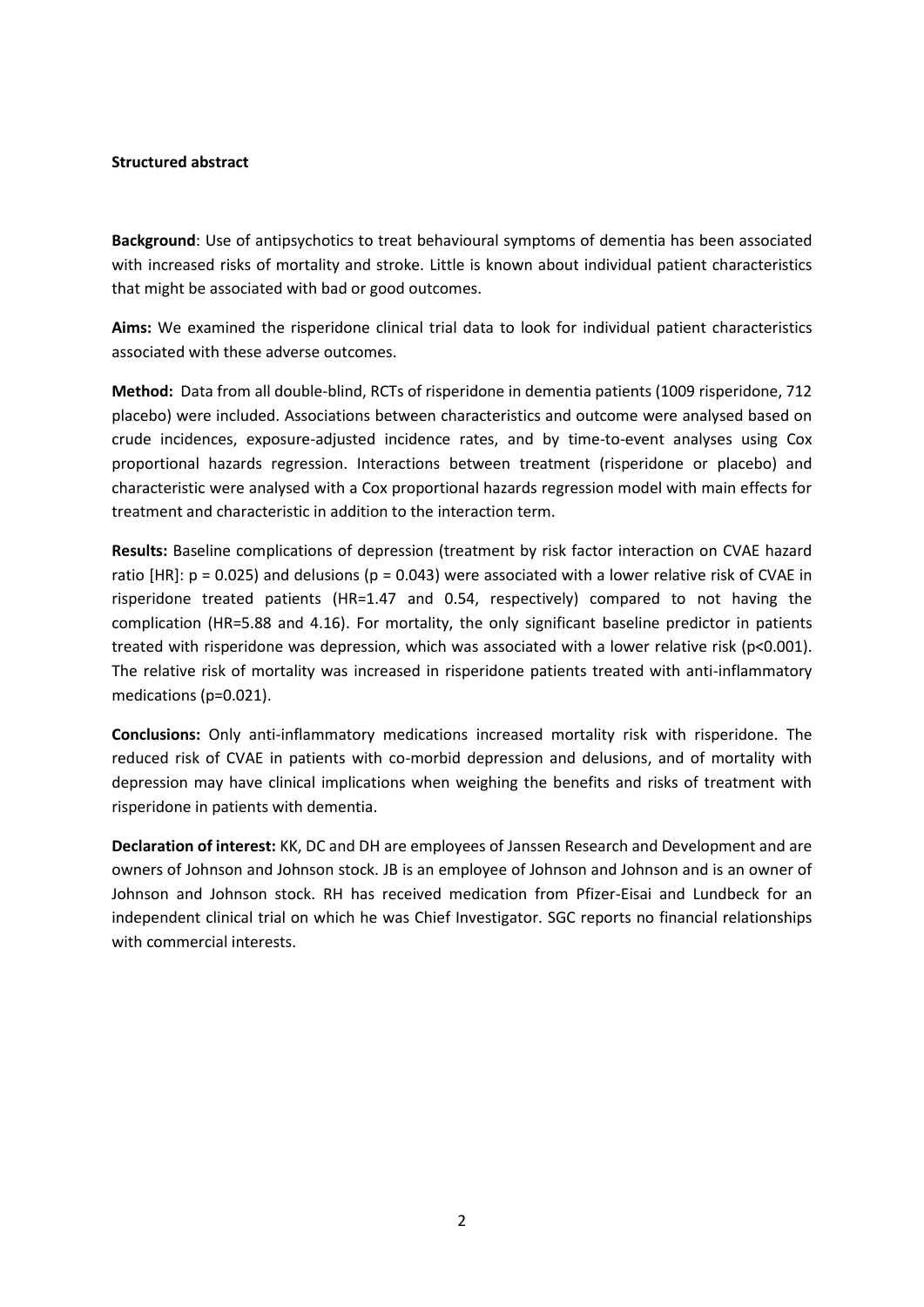#### **Introduction**

Risperidone is licenced by the European Medicines Agency for the short-term (up to 6 weeks) treatment of persistent aggression in patients with moderate to severe Alzheimer's dementia unresponsive to non-pharmacological approaches and when there is a risk of harm to self or others (1). Meta-analysis of primary efficacy and safety data from four of the risperidone trials has been published (2), together with an analysis of mortality in six studies (3). As physicians who are frequently faced by decisions about treatment in this situation, RH and SGC approached Janssen with two questions. First, given the known risks of risperidone treatment in this population (3-7), were there baseline characteristics of individual patients within the clinical trials database that could be used to identify those at higher (or lower) risk of death or CVAE associated with risperidone treatment? Second, once treatment had been initiated, which treatment-emergent events were associated with risk of subsequent death or CVAE in patients treated with risperidone? We conducted a meta-analysis of all Janssen's double-blind randomized controlled trials of risperidone in dementia to address these questions, with a focus on identifying patient characteristics and treatment emergent events that would result in differential risk of stroke and death to risperidone and placebo.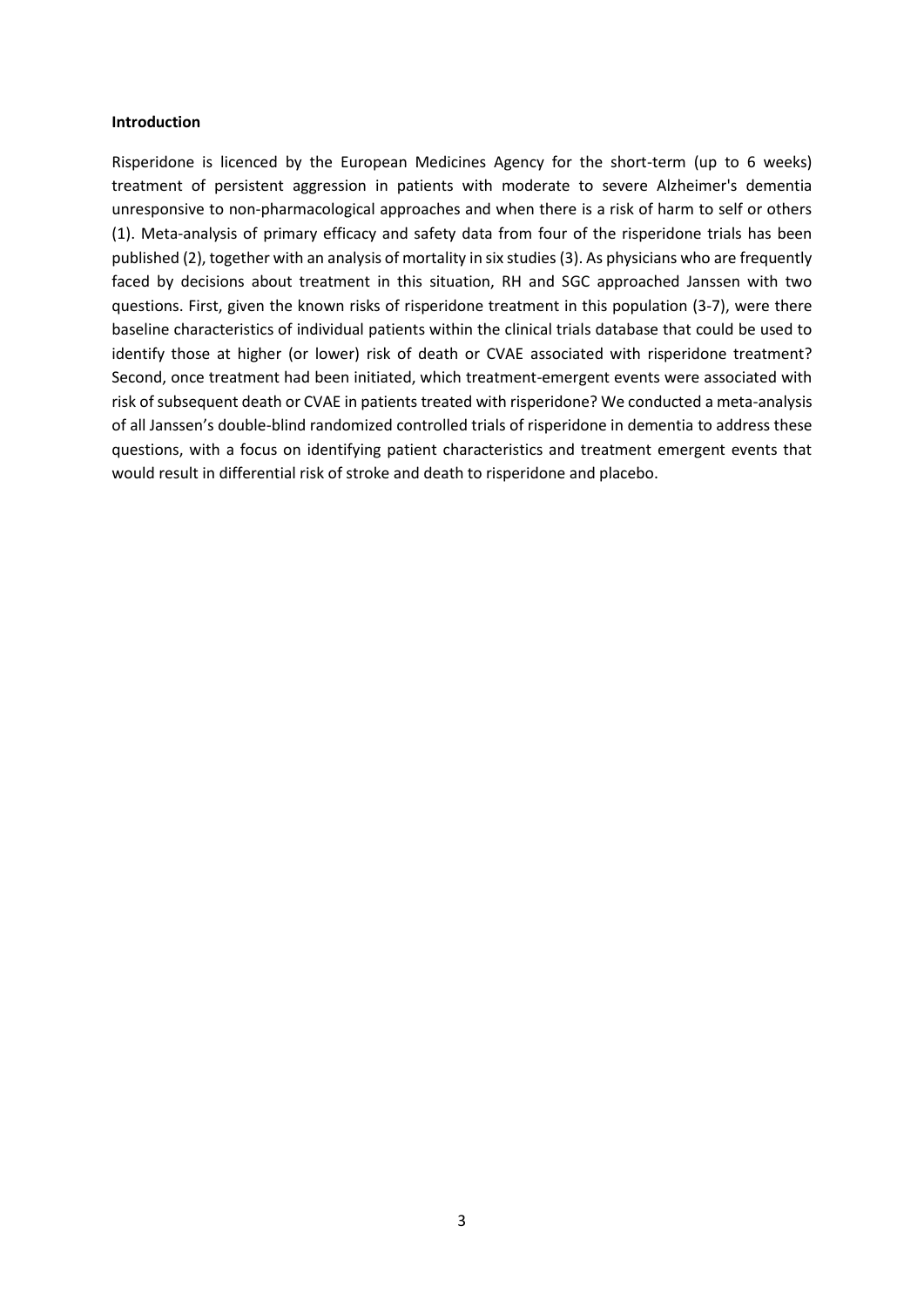#### **Methods**

#### *Study Selection*

Data from all 6 randomized, double-blind, placebo-controlled studies of risperidone in elderly patients with dementia conducted by Janssen were included in this analysis. The primary results of four of the studies (USA-63 (NCT00253123) (8), INT-24 (NCT00249145) (9), AUS-5 (NCT00249158) (10), and USA-232 (NCT00034762) (11)) have been previously published. The current analysis also includes 2 studies which were not published due to insufficient numbers of subjects: a pilot study, BEL-14 (N=39), and INT-83 (N=18), which was terminated for (non-clinical) business reasons.

Detailed study design characteristics are available in the primary publications. All included males and females aged ≥55 years with Alzheimer's, vascular, or mixed dementia as classified by the Diagnostic and Statistical Manual of Mental Diseases, 4<sup>th</sup> Edition (DSM-IV) (12). In 4 studies (USA-63, INT-24, AUS-5, BEL-14), a BEHAVE-AD (13) total score ≥8 and a BEHAVE-AD global rating of ≥1 were inclusion criteria. In USA-232 and INT-83, a score of ≥2 on any item of the BEHAVE-AD psychosis subscale was an inclusion criterion. Treatment duration was 12 weeks for USA-63, INT-24, and AUS-5; 8 weeks for USA-232 and INT-83; and 4 weeks for BEL-14. USA-63 included 3 fixed dose arms of risperidone (0.5, 1, or 2 mg daily). Flexible dosing was employed in the other studies, with total daily dose ranges of 0.5-4 mg in INT-24, 0.5-2 mg in AUS-5, 1-4 mg in BEL-14, and 1-1.5 mg in USA-232 and INT-83. For the current analysis, all risperidone doses were combined into a single group.

#### *Variable Definitions*

The following baseline characteristics were examined for an association with CVAE or mortality: age (<80 years vs. ≥80 years), sex, race, diagnosis, body mass index (BMI), Mini-Mental State Examination (14), BEHAVE-AD delusion-related items, BEHAVE-AD global rating, creatinine clearance , diastolic blood pressure, pulse, blood levels of sodium and urea, cardiovascular, neurological, or respiratory findings on medical history, and cardiovascular, neurological, or respiratory findings on baseline physical examination. Detailed criteria for each baseline characteristic are in the full statistical analysis plan available on-line.

Treatment-emergent events examined for an association with CVAE or mortality included weight increase (≥7% increase), weight decrease (≥7% decrease), creatinine clearance decrease (≥10% and ≥20%), diastolic blood pressure (>90 mmHg), sedation, malnutrition, dehydration, extrapyramidal symptoms, pulmonary condition, infection (urinary or pulmonary), and cardiovascular disease adverse events. A treatment-emergent event was considered 'present' only if the earliest occurrence of the event preceded the CVAE or death. In an additional analysis, the treatment-emergent event was considered 'present' only if the earliest occurrence of the event preceded the CVAE or death by at least 7 days.

Selected categories of concomitant medications, based on the WHO Drug Dictionary Anatomic-Therapeutic-Chemical (ATC) class, were also examined for their association with CVAE or mortality: potentially sedating medications, anti-inflammatory drugs, beta blockers, diuretics, and laxatives. Concomitant medication use was defined in the same ways as the presence of a treatment-emergent event, based on the earliest start date of the concomitant medication (medications with a missing start date were considered to have been present from baseline).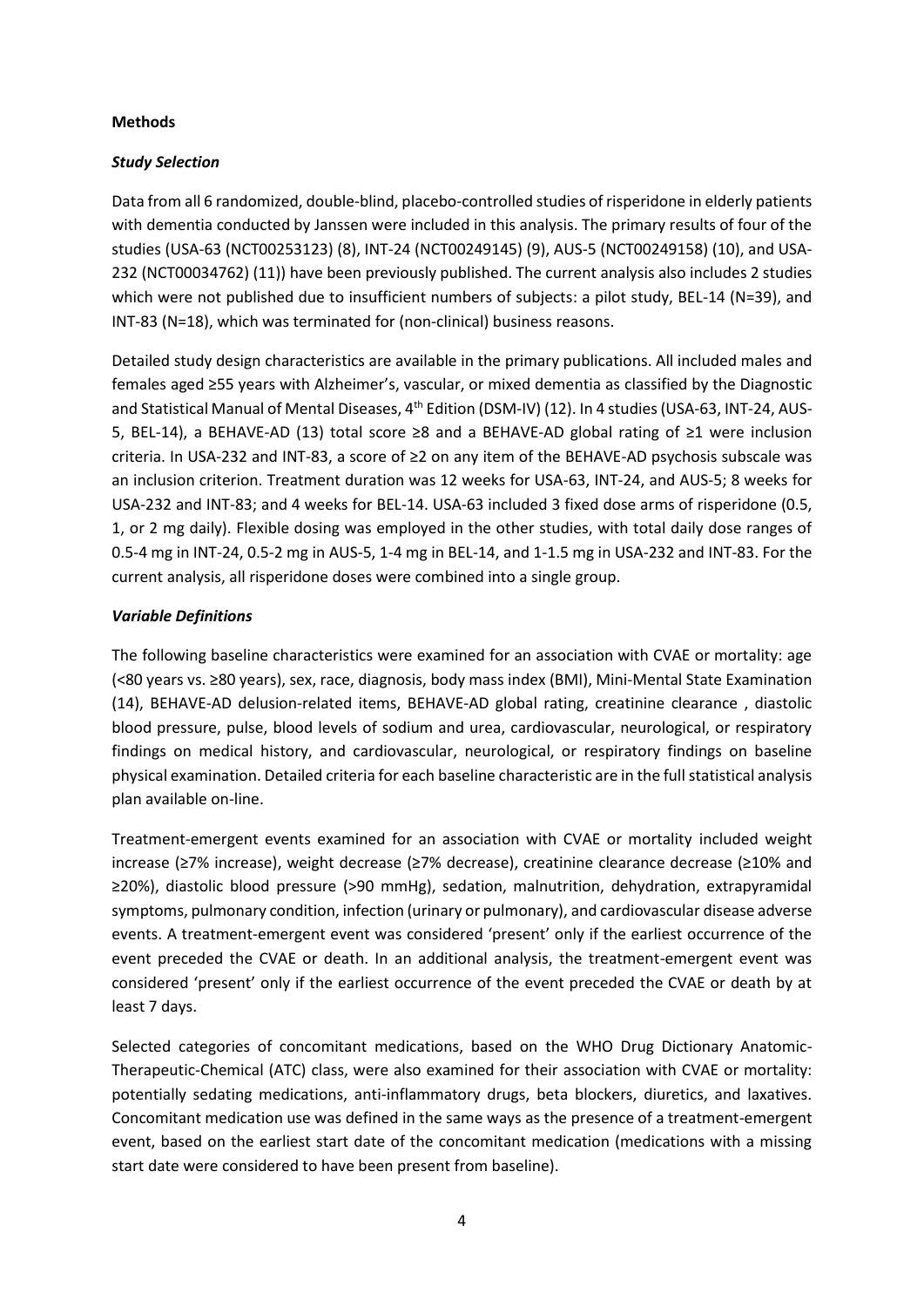#### *Statistical Methods*

For analysis of differences between risperidone and placebo in individual studies, Fisher's exact test was used to compare the crude incidences of CVAE and mortality and Wald's method was used to compare exposure adjusted incidence rates (EAIRs) (15). Analysis based on the combined studies used the Cochran-Mantel-Haenszel test for crude incidence and the Mantel-Haenszel-type method of Greenland and Robins (16) for EAIRs.

The association between a CVAE or mortality and a baseline characteristic or treatment-emergent event (including concomitant medication use) was analysed by Fisher's exact test for crude incidence and Wald's method for EAIR. The placebo group only were included in these analyses and the analysis was based on the cross-tabulation of the event of interest (CVAE or mortality) versus the characteristic (baseline or treatment-emergent). For treatment-emergent events, an additional analysis by Cox proportional hazards regression was performed with the treatment-emergent event as a time-varying covariate. Analyses of treatment-emergent events were performed for both definitions of being present (earliest onset before the CVAE or mortality and earliest onset ≥7 days before the CVAE or mortality). In the Cox regression, the treatment-emergent event was considered present from the time of its onset, however defined, until the onset of the CVAE or mortality or until study discontinuation for subjects who did not have a CVAE or die. In this way, the treatment-emergent event is considered to become a subject characteristic at the time of its onset.

To evaluate how a baseline characteristic or treatment-emergent event modified the difference between risperidone and placebo, a Cox regression with factors of treatment group, baseline characteristic or treatment-emergent event, and the interaction of treatment and baseline characteristic or treatment-emergent event was performed. Treatment-emergent events (including concomitant medications) were included as time-varying covariates as described above. The significance of the interaction term was based on likelihood ratio statistics comparing the models with and without that term. Hazard ratios (HRs) and 95% confidence intervals comparing risperidone and placebo were estimated from the full model at both levels of the baseline characteristic or treatmentemergent event.

All statistical analyses were performed using SAS Version 9.2 (17). Figures were generated using the R lattice package (18).

Nominal p-values are presented throughout; there was no adjustment for multiplicity.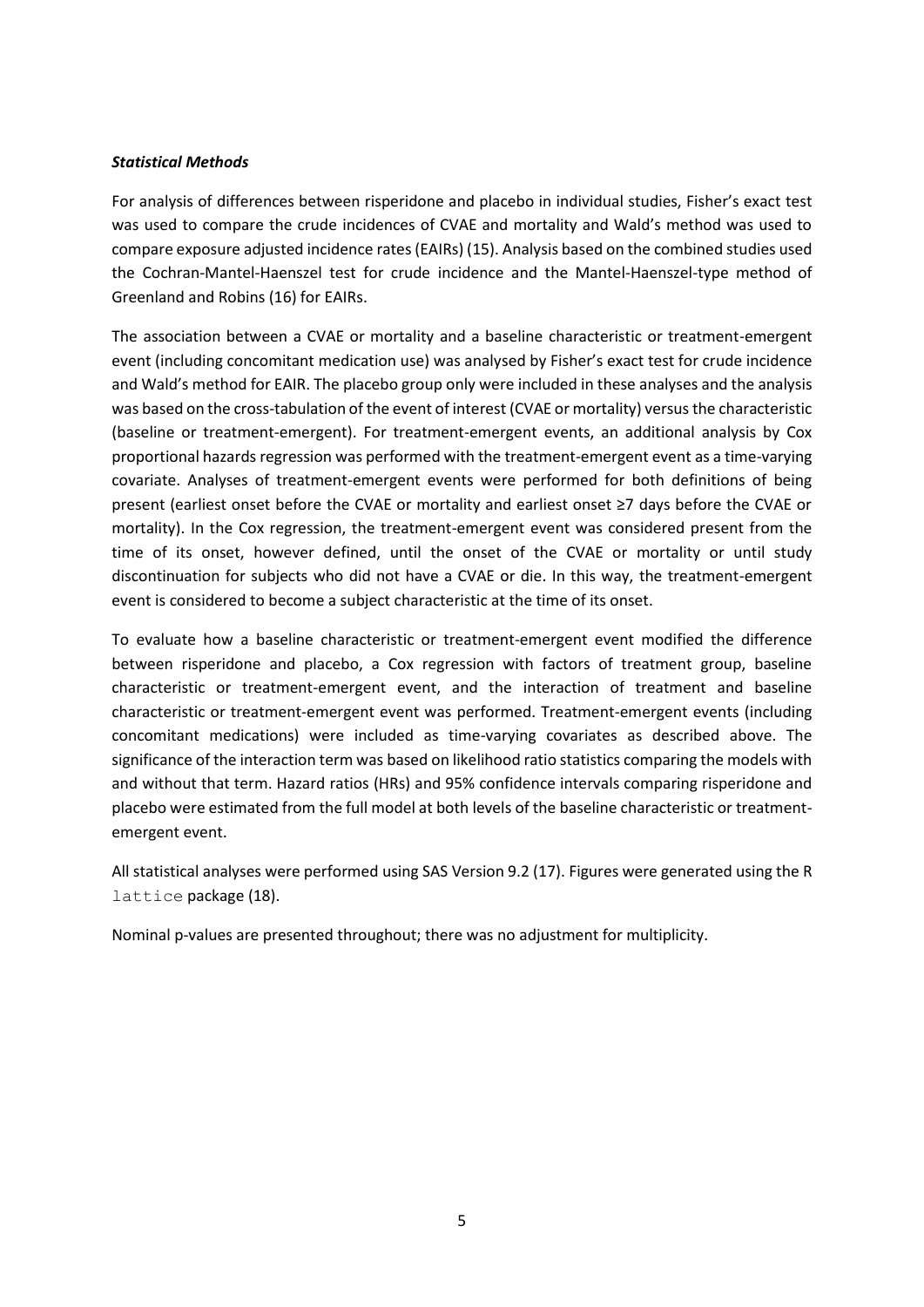### **Results**

## *(1) Overall and comparative incidence of CVAE and mortality in all patients with dementia and behavioural symptoms treated with risperidone or placebo*

1009 risperidone- and 712 placebo-treated patients were included in the combined database. Demographic features of patients are reported in Table 1.

There was a statistically significant difference in the crude incidence of all CVAEs across all studies: risperidone (49/1009, 4.9%) and placebo (11/712, 1.5%); (p<0.001, Cochran-Mantel-Haenszel test stratified by study) (Table 2). Crude incidence of mortality was numerically higher in the risperidone (40/1009, 4.0%) than placebo (22/712, 3.1%) group, but the between-group difference was not statistically significant (p=0.527, Cochran-Mantel-Haenszel test stratified by study). The risperidone group had a statistically significantly higher exposure-adjusted incidence of any CVAE across all studies compared to placebo (p<0.001). Exposure-adjusted incidence of mortality was higher in the risperidone group compared to the placebo group, but this was not statistically significant (p=0.466).

### **(2)** *Risk Factors in patients with dementia and behavioural symptoms treated with placebo*

# **Baseline patient characteristics that predicted CVAE or Mortality in patients treated with placebo: crude incidence analysis**

Figure 1 summarizes the crude incidence of CVAEs and mortality in placebo patients with and without the identified risk factors. Placebo patients with age>80 years (p=0.020) and with baseline depressed mood (p=0.047) were at increased risk of CVAE. Analysis of potential baseline risk factors for mortality indicated that severe impairment of creatinine clearance (p=0.024) and depressed mood (p=0.023) were significantly associated with increased mortality, while male sex (p=0.056) and severe dementia (MMSE<9) (p=0.087) failed to reach accepted significance levels.

# **Baseline patient characteristics that predicted CVAE or Mortality in patients treated with placebo: exposure-adjusted incidence rate (EAIR)**

Analyses based on EAIR differences between placebo patient characteristic groups identified age>80 years (p=0.004) and BEHAVE global rating less than severe (p=0.045) as significant risk factors for CVAE, while cardiovascular medical history (p=0.073) failed to reach accepted significance levels. No significant risk factors for mortality were identified, with age>80 (p=0.096), severe impairment of creatinine clearance ( $p=0.093$ ), depressed mood ( $p=0.074$ ) and male sex ( $p=0.081$ ) failing to reach significance.

# **Treatment-emergent adverse event risk factors (TERF) that predicted CVAE or Mortality in patients treated with placebo: crude incidence analysis**

No TERFs were significantly associated with CVAE. TERFs associated with increased mortality included dehydration (p<0.001), infection (p<0.001) and pulmonary conditions (p=0.012), while cardiovascular disease (p=0.058) and sedation (p=0.068) failed to reach accepted significance levels. (See Figure 2).

# **Treatment-emergent adverse event risk factors (TERF) that predicted CVAE or Mortality in patients treated with placebo: exposure-adjusted incidence rate**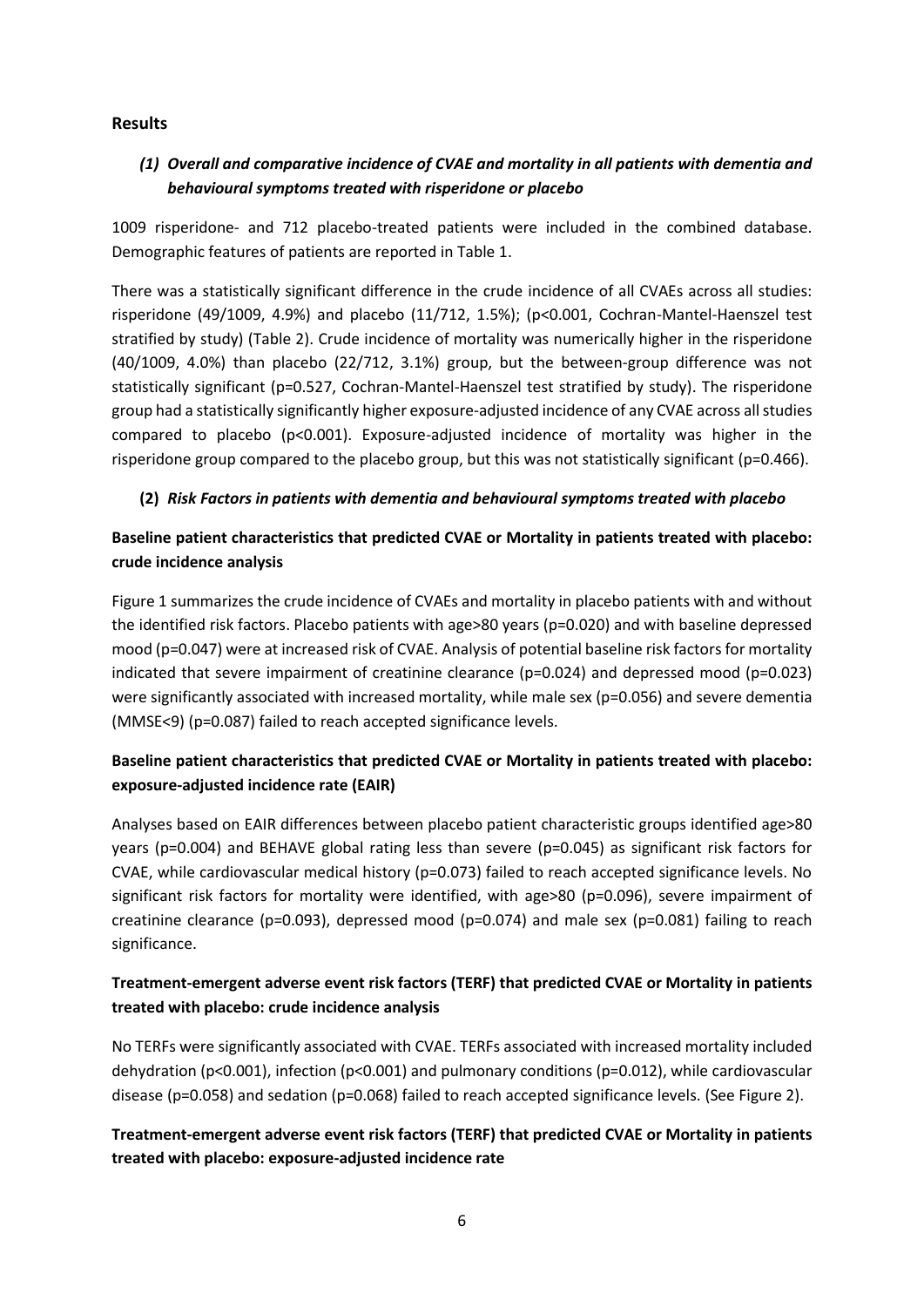For EAIR of CVAE by TERF none of the examined risk factors was significantly associated. For EAIR of mortality by TERF, dehydration (p=0.042) and infection (p=0.007) emerged as significant, while pulmonary conditions (p=0.056) failed to reach significance.

Cox regression did not identify TERFs significantly associated with CVAE. Risk factors for mortality confirmed as statistically significant by Cox regression included cardiovascular TEAE (HR=9.68; 95% CI: 2.2 to 42.65; p=0.022), creatinine clearance decrease >20% (HR=9.86; 95% CI: 1.98 to 49.07; p=0.024), dehydration (HR=31.61; 95% CI: 10.49 to 95.25; p<0.001), infection (HR=5.82; 95% CI: 2.39 to 14.18; p<0.001) and pulmonary condition (HR=5.22; 95% CI: 2.07 to 13.12; p=0.001). Weight decrease >7% (HR=5.87; 95% CI: 1.22 to 28.26; p=0.065) and sedation (HR=3.05; 95% CI: 1.09 to 8.52; p=0.054) failed to reach significance levels.

## **Treatment-emergent adverse events risk factors (TERF) that predicted CVAE or Mortality in patients treated with placebo: TERF analysis with 7-day offset**

For the crude incidence of CVAE, no TERF was statistically significant. For the crude incidence of mortality, significant TERFs identified included dehydration (p=0.013), infection (p=0.004), and pulmonary condition (p=0.050), while weight decrease >7% (p=0.081) did not reach statistical significance.

Analyses based on exposure-adjusted incidence rate differences between TEAE groups (results available online) did not identify any new risk factors for CVAE compared to analysis of crude incidence and only infection (p=0.045) was significantly associated with mortality. Analyses based on the Cox regression identified the same risk factors for increased mortality as analysis without the 7-day offset, together with an additional risk factor, weight decrease >7% (HR=6.68; 95% CI: 1.4 to 31.88; p=0.050).

#### **Effects of concomitant medication use on risk of CVAE or mortality in placebo patients**

There was a non-significant trend for anti-inflammatory drugs to be associated with a lower risk of death in the EAIR analyses (p=0.081) and for sedating medications to be associated with increased mortality based on Cox regression (HR=2.15; 95% CI: 0.86 to 5.4; p=0.094).

## *(3) Risk Factors in patients with dementia and behavioural symptoms treated with risperidone*

This analysis investigated which factors conferred a difference in risk between patients treated with risperidone relative to those treated with placebo, as evidenced by a significant treatment-by-risk factor interaction in the Cox regression between the HR of risperidone and placebo in those with or without the risk factor. Results for those baseline characteristics, TERFs, or concomitant medications that had a statistically significant treatment-by-factor interaction term are summarized in Table 3A for CVAE and Table 3B for mortality.

# **Baseline patient characteristics that modified the differential risk for CVAE and mortality in patients treated with risperidone compared to placebo**

For CVAE, a significant interaction effect was observed for age>=80 years, positive cardiovascular medical history, baseline delusions, and baseline depressed mood. For baseline delusions and depressed mood, the risperidone:placebo HR was lower in patients with the complication (1.47, 95% CI: 0.59 to 3.65 for delusions; 0.54, 95% CI: 0.12 to 2.40 for depressed mood) compared to patients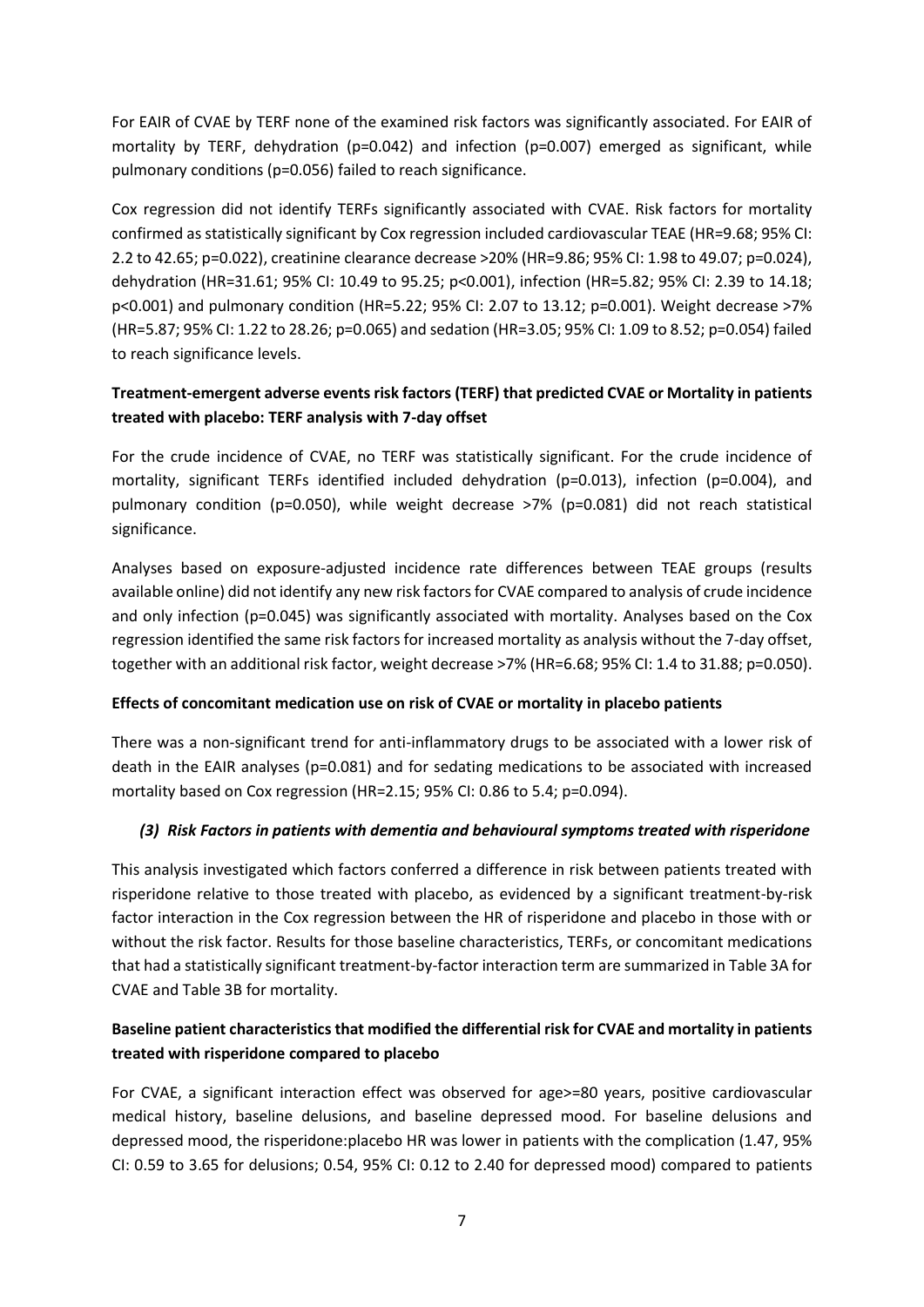without the complication (5.88, 95% CI: 2.09 to 16.53 for delusions; 4.16, 95% CI: 1.96 to 8.82 for depressed mood). For age>=80 years and cardiovascular medical history, the significant interaction was likely the result of no placebo patients without the baseline characteristic having a CVAE. The relative risk of CVAE among subjects with age>=80 years or with cardiovascular medical history is similar to the relative risk among all patients as shown in Table 2.

For mortality, a significant interaction effect was observed for baseline depressed mood with more deaths in the placebo group (5/54, 9.3%) than in the risperidone group (0/112) among patients with baseline depressed mood compared to more deaths in the risperidone group compared to the placebo group among patients without depressed mood at baseline (HR=1.52, 95%: 0.86 to 2.70).

## **Treatment emergent risk factors that modified the differential risk for CVAE and mortality in patients treated with risperidone compared to placebo**

Only creatinine clearance decrease of >20% was associated with a modified hazard ratio for mortality (HR if risk factor present undefined as no CVAEs in risperidone group; HR if risk factor not present=2.49; 95% CI 1.24 to 5.02; p=0.049). There was only 1 event (in a placebo-treated subject vs. no events in the risperidone-treated group) among those with the creatinine clearance decrease. There were no TERFs associated with an excess mortality risk in patients treated with risperidone when compared with placebo-treated patients.

## **Concomitant medication use that modified the differential risk for CVAE and mortality in patients treated with risperidone compared to placebo**

There were no concomitant medications whose use was associated with differential CVAE risk in patients treated with risperidone compared to placebo. The treatment-by-risk factor interaction term was statistically significant for analyses of mortality for anti-inflammatory drug use, with a higher risperidone:placebo hazard ratio in patients with use of these drugs (HR if risk factor present=3.42; 95% CI: 1.00 to 11.76; HR if risk factor not present=0.78; 95% CI: 0.42 to 1.43; p=0.021). The presence or absence of the 7-day offset did not change this result.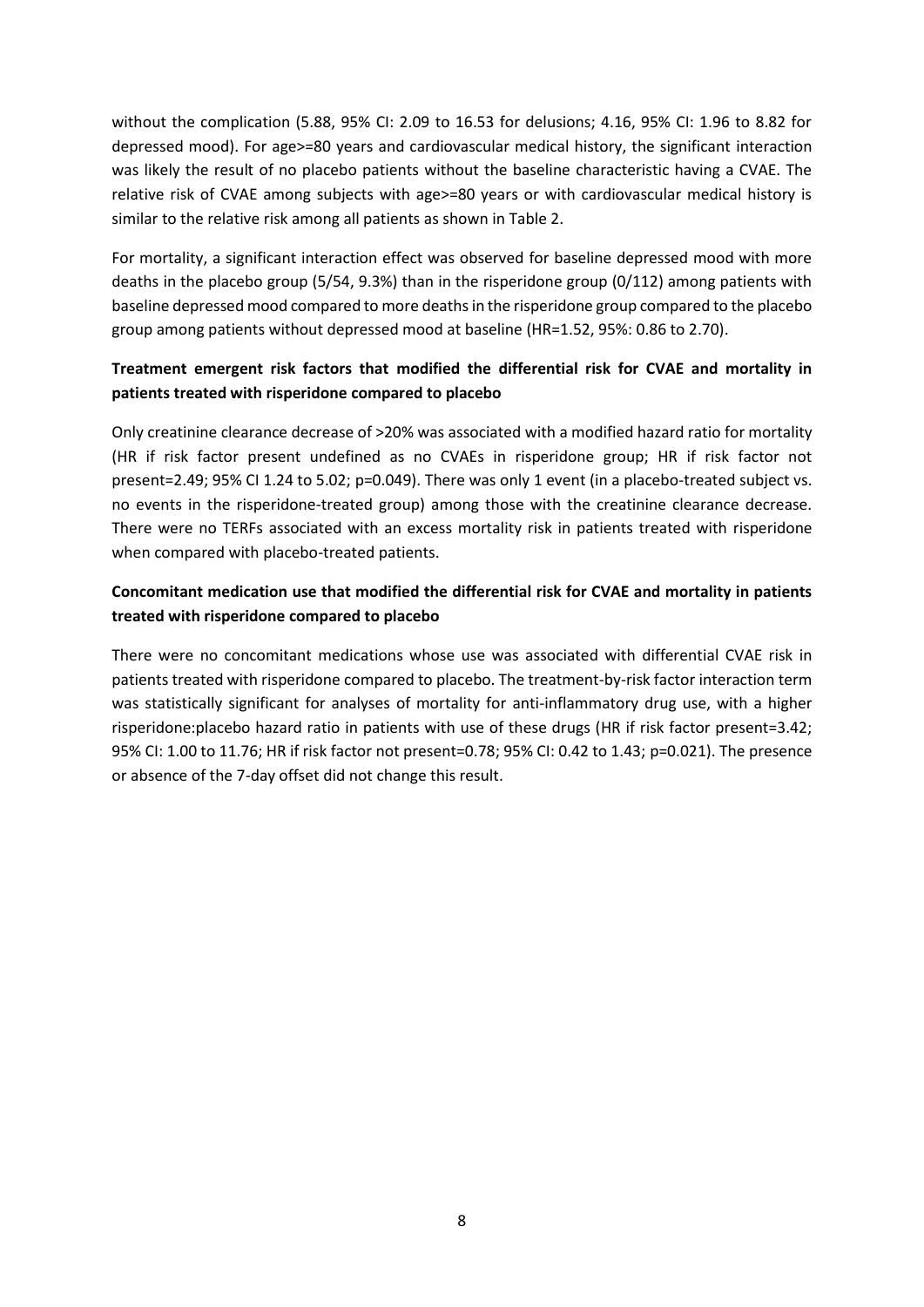#### **Discussion**

Meta-analyses of clinical trials in elderly patients with dementia indicate that individual antipsychotic drugs have different mortality risks, with quetiapine being associated with the lowest, and haloperidol being associated with the highest risk of death (6,7,19,20). For a given drug, there is a dose-response relationship with mortality (7). A physician, faced with a patient whose symptoms and behaviour are distressing and can place the patient and others at significant danger, needs to evaluate the potential benefits on balance with the risks of treatment in an individual case (21). For example, depending on the atypical antipsychotic, the number of patients that would need to be treated to observe improvement in psychosis and aggression in a single patient ranges from 5 to 14 (5), with quetiapine having less convincing evidence for efficacy than risperidone and olanzapine (7,22). There is a significant chance that psychosis symptoms will return when treatment is stopped (23). The most extreme contrasting risk of treatment is reflected by the number of patients needed to be treated to observe a single death, ranging from 27 to 100 (4,7).

In terms of baseline patient factors associated with increased exposure-adjusted incidence of CVAE in placebo-treated patients, we confirmed the previously reported age>80, as well as finding the novel BEHAVE global rating less than severe, while no significant risk factors for mortality were identified by this method. No treatment-emergent events were associated with increased exposure-adjusted incidence of CVAE in placebo-treated patients. Treatment-emergent events associated with increased exposure-adjusted incidence of mortality were dehydration, infection, and pulmonary conditions. Baseline characteristics that modified the risk of CVAE in patients treated with risperidone compared to placebo included age>=80 and cardiovascular disease history. Presence of delusions or depressed mood at baseline was associated with a lower risperidone:placebo hazard ratio for CVAE compared to not having those complications. Baseline depressed mood was also associated with a reduced risperidone:placebo hazard ratio for mortality. None of the investigated treatment emergent risk factors modified the differential risk for CVAE and mortality in patients treated with risperidone compared to placebo except for creatinine clearance decrease >20%, which was associated with a reduced hazard ratio for CVAE. This is hard to explain and may be a consequence of the very small number of patients with an observed creatinine clearance decrease prior to a CVAE. There was only one CVAE in a placebo-treated patient versus none in the risperidone group among participants with the creatinine clearance decrease. We also found that concomitant use of anti-inflammatory drugs was associated with a greater risperidone:placebo hazard ratio for mortality compared to no use of such drugs.

Our data show some overlap with the results of the analysis of the integrated olanzapine database (24), which identified age>80, concomitant benzodiazepine use, treatment-emergent sedation and pulmonary conditions to be associated with an increased risk of mortality, and that age>80 and diagnosis of vascular or mixed dementia were associated with an increased risk of CVAE. However, this analysis identified risk factors in a combined sample of patients treated with olanzapine or placebo. Their results would therefore reflect a combination of background risk factors for CVAE and death in a general elderly population (from placebo patients), with specific risk factors for an adverse outcome in patients treated with olanzapine. By examining for characteristics that modified risk in patients treated with risperidone compared to placebo, rather than simply in the combined trial population, we were able to identify patient related factors that could potentially inform a more individualised benefit-risk analysis in the initiation of antipsychotic treatment.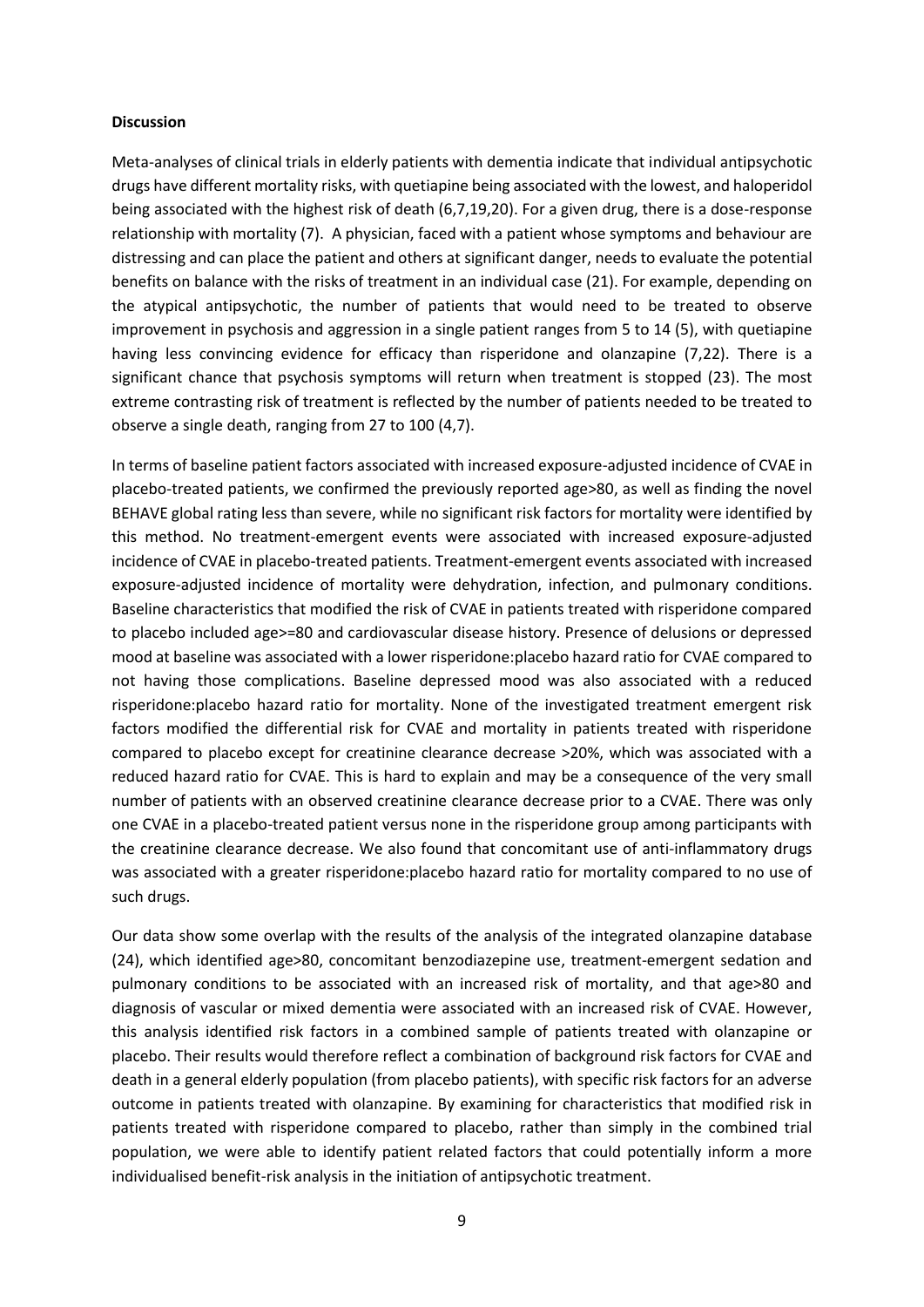The association of delusions or depression with reduced CVAE risk and depression with reduced mortality in risperidone compared with placebo-treated patients may indicate that specific psychiatric symptoms, rather than clusters of behaviours such as agitation, marks patients for whom atypical antipsychotic treatment carries less risk. In the Clinical Antipsychotic Trials of Intervention Effectiveness-Alzheimer's Disease (CATIE-AD) study (25), specific symptoms including paranoid ideas were more likely to improve with atypical antipsychotic treatment (26). Also, in a meta-analysis of placebo-controlled risperidone trials (2), "people are stealing things" or infidelity delusions were more likely to respond to treatment than other symptoms. A meta-analysis of atypical trials in dementia, however, reported smaller treatment effect sizes for patients selected on the basis of psychosis symptoms (27), so the literature is not consistent. Our data add to evidence that delusions may represent a target symptom in AD where potential treatment benefits are significant and risks of CVAE smaller. This finding will need to be replicated in an independent sample before it can form the basis for advice to guide clinicians when making decisions about stratifying risk in this treatment indication. However, our data add to an emerging story that the presence of particular individual psychiatric symptoms in patients with dementia is associated with both the potential benefits and risks of antipsychotic treatment.

Although anti-inflammatory drugs are associated with increased cardiovascular events and all-cause mortality in the general medical population (28), these agents did not increase the risk of stroke or death in placebo patients in the trials examined here. The increased relative mortality in risperidone patients who also were treated with anti-inflammatory medications represents an easily modifiable risk factor in clinical practice.

A limitation of our findings is that, as in previous investigations of potential risk factors for stroke and death in dementia patients treated with an atypical antipsychotic by other authors (24), we did not make statistical correction of our results for the effects of multiple comparisons. We would acknowledge that some of our findings, with p values in the 0.02 to 0.05 range, might have arisen by the effects of chance and the multiple statistical comparisons made in our analyses. We would argue that this is unlikely, and that the consistency of the findings with what we understand clinically and with each other argues against such a negative explanation.

Clinicians will continue to consider antipsychotic short term treatment for behavioural and psychiatric symptoms in dementia when those symptoms cause significant distress or carry risk of harm to the patient or others, and when alternative, non-pharmacological interventions are unavailable or have failed (21,39). These symptoms are independently associated with more rapid progression to severe dementia and earlier death (30) and their treatment represents a potential opportunity to modify the clinical course of dementia. Our analysis has confirmed some of the previously established patient factors associated with increased risk of CVAE and mortality during antipsychotic treatment. Importantly, we have also reported that the presence of some psychiatric symptoms was associated with reduced risk of CVAE and mortality within the population of dementia patients treated with risperidone in the pivotal trials.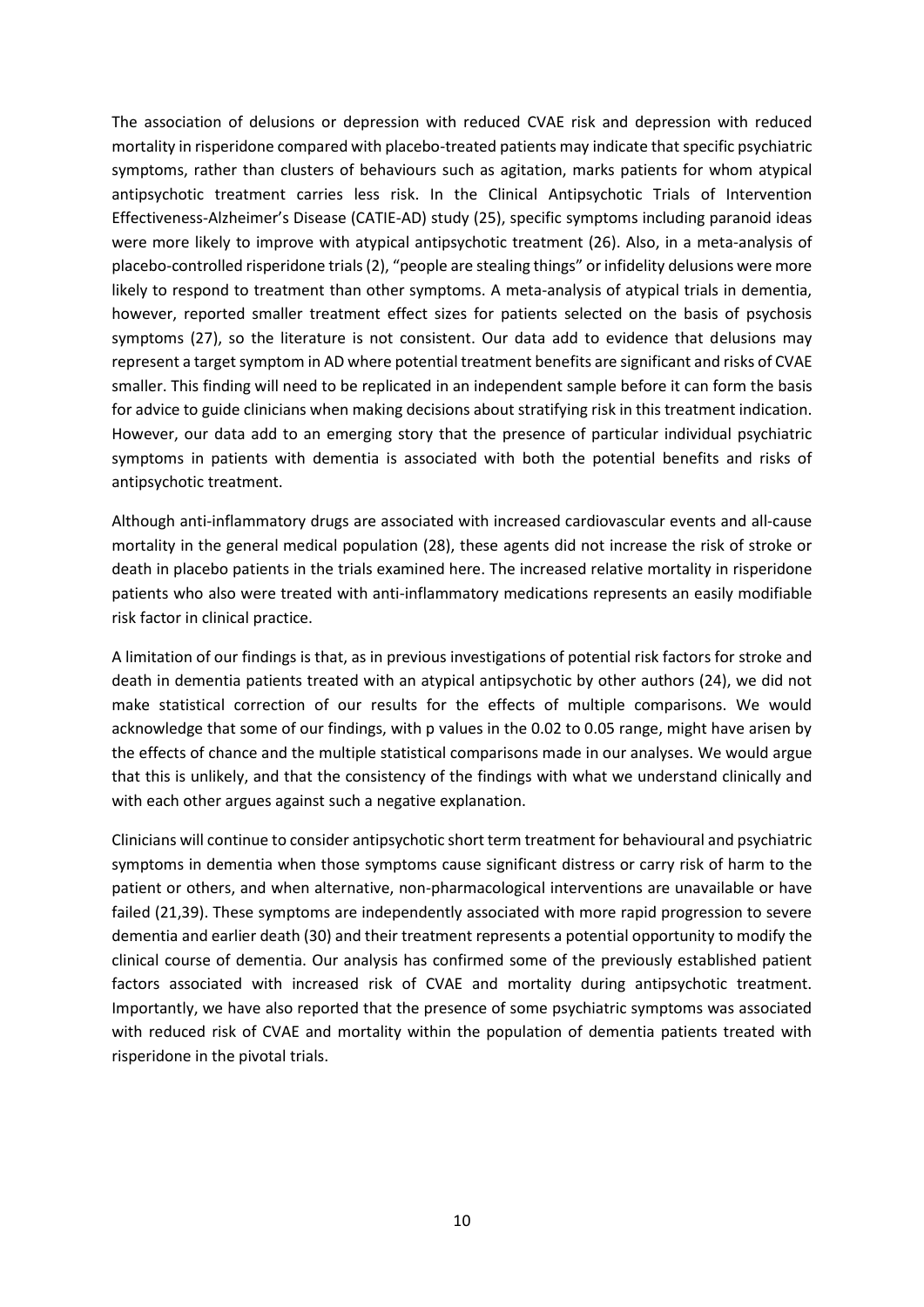#### **Author and Article Information**

From the Division of Psychiatry, University College London, UK; Department of Old Age Psychiatry, Institute of Psychiatry, Psychology and Neuroscience, King's College London, UK; Janssen Research and Development LLC, Titusville, NJ, USA; Johnson and Johnson, Titusville, NJ, USA.

Address correspondence to Professor Robert Howard [\(robert.howard@ucl.ac.uk\)](mailto:robert.howard@ucl.ac.uk).

Janssen and Johnson and Johnson employees worked on the analyses and drafting of the manuscript but the companies did not provide any direct funding for the study.

Mr Keith Karcher, Dr Danielle Coppola and Dr David Hough are employees of Janssen Research and Development and are owners of Johnson and Johnson stock. Dr Jesse Berlin is an employee of Johnson and Johnson and is an owner of Johnson and Johnson stock. Professor Robert Howard has received medication and placebo from Pfizer-Eisai and Lundbeck for an independent clinical trial on which he was Chief Investigator. Dr Costafreda reports no financial relationships with commercial interests.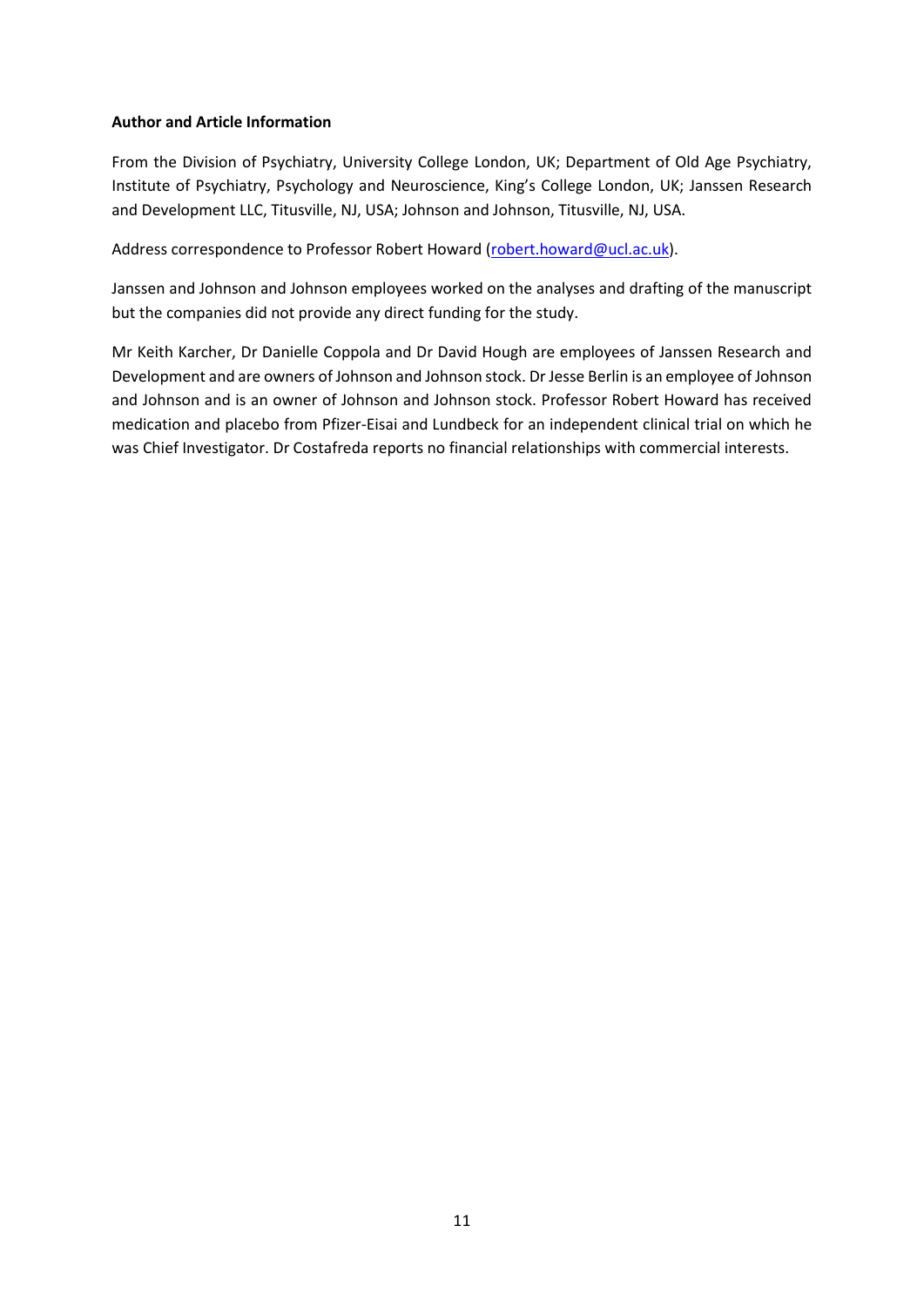#### **References**

1. 14. EMA: Risperdal. Current Status: European Commission Final Decision. 2008. [http://www.ema.europa.eu/ema/index.jsp?curl=pages/medicines/human/referrals/Risperdal/huma](http://www.ema.europa.eu/ema/index.jsp?curl=pages/medicines/human/referrals/Risperdal/human_referral_000022.jsp) n referral 000022.jsp

2. Katz I, de Deyn PP, Mintzer J, Greenspan A, Zhu Y, Brodaty H: The efficacy and safety of risperidone in the treatment of psychosis of Alzheimer's disease and mixed dementia: a meta-analysis of 4 placebo-controlled clinical trials. *Int J Geriatr Psychiatry* 2007; **22**:475-484.

3. Haupt M, Cruz-Jentoft A, Jeste D. Mortality in elderly dementia patients treated with risperidone. *J Clin Psychopharm* 2006; **26**:566-570.

4. Schneider LS, Dagerman KS, Insel P: Risk of death with atypical antipsychotic treatment for dementia: meta-analysis of randomized placebo-controlled trials. *JAMA* 2005; **294**:1934-1943.

5. Schneider LS, Dagerman K, Insel PS: Efficacy and adverse effects of atypical antipsychotics for dementia: meta-analysis of randomized, placebo-controlled trials. *Am J Geriatr Psychiatry* 2006; **14**:191-210.

6. Kales HC, Kim HM, Zivin K, Valenstein M, Seyfried LS, Chiang C, Cunningham F, Schneider LS, Blow FC: Risk of mortality among individual antipsychotics in patients with dementia. *Am J Psychiatry* 2012; **169**:71-79.

7. Maust DT, Kim HM, Seyfried LS, Chiang C, Kavanagh J, Schneider LS, Kales HC: Antipsychotics, other psychotropics, and the risk of death in patients with dementia: number needed to harm. *JAMA Psychiatry* 2015: jamapsychiatry.2014.3018.

8. Katz IR, Jeste DV, Mintzer JE, Clyde C, Napolitano J, Brecher M. Comparison of risperidone and placebo for psychosis and behavioural disturbances associated with dementia: a randomized, doubleblind trial. Risperidone Study Group. *J Clin Psychiatry* 1999; **60**:107-115.

9. De Deyn PP, Rabheru K, Rasmussen A, Bocksberger JP, Dautzenberg PL, Eriksson S, Lawlor BA. A randomized trial of risperidone, placebo, and haloperidol for behavioural symptoms of dementia. *Neurology* 1999; **53**:946-955.

10. Brodaty H, Ames D, Snowdon J, Woodward M, Kirwan J, Clarnette R, Lee E, Lyons B, Grossman F A randomized placebo-controlled trial of risperidone for the treatment of aggression, agitation, and psychosis of dementia. *J Clin Psychiatry* 2003; **64**:134-143.

11. Mintzer J, Greenspan AA, Caers I, Van Hove I, Kushner S, Weiner M, Gharabawi G, Schneider LS. Risperidone in the treatment of psychosis of Alzheimer disease: results from a prospective clinical trial. *Am J Geriatr Psychiatry* 2006; **14**:280-291.

12. American Psychiatric Association. Diagnostic and Statistical Manual of Mental Disorders (4<sup>th</sup> Edition). 2000. APA. Washington DC.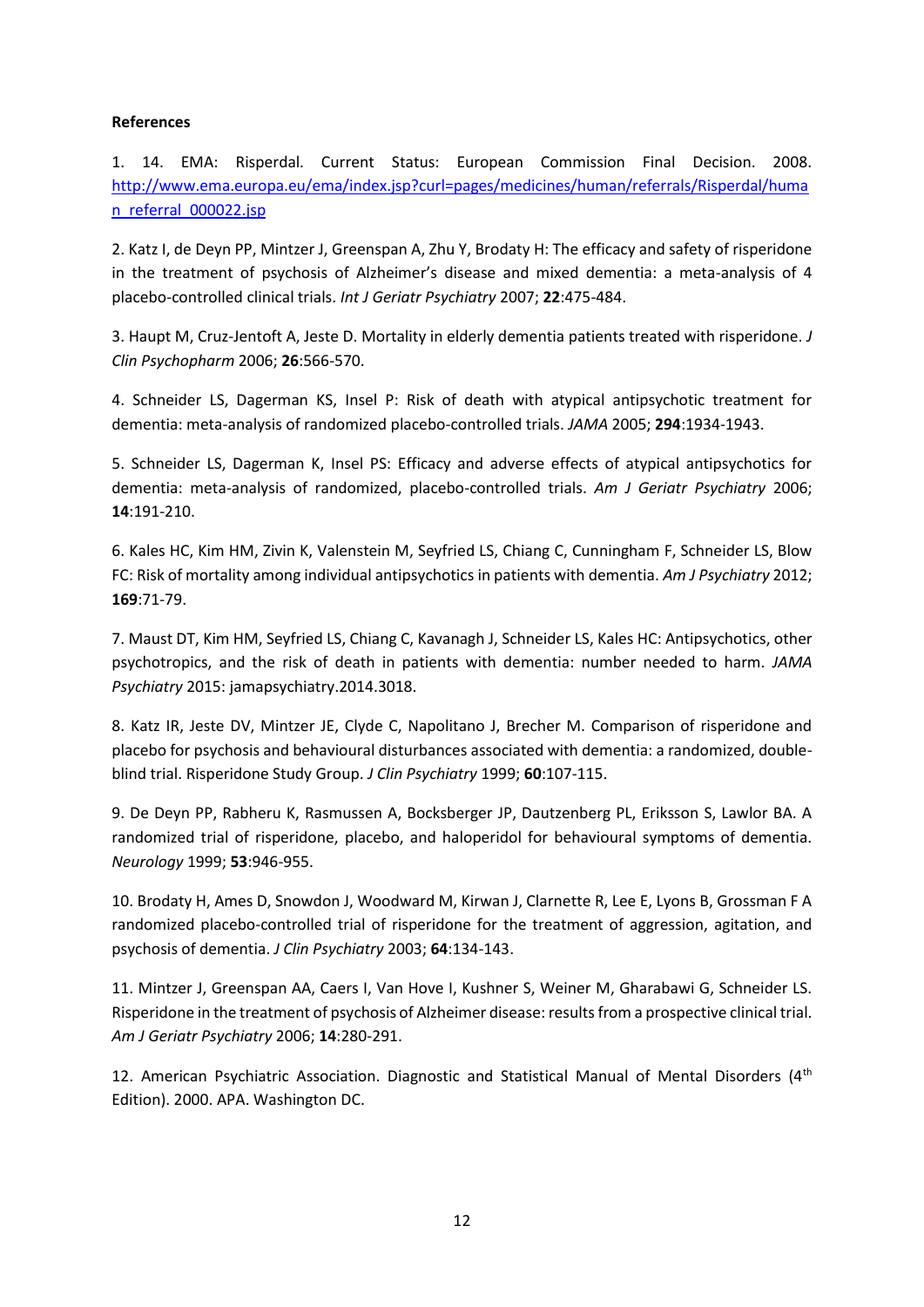13. Reisberg B, Borenstein J, Salob SP, Ferris SH, Franssen E, Georgotas A. Behavioural symptoms in Alzheimer's disease. Phenomenology and treatment. *J Clin Psychiatry* 1987; **48** Suppl:9-15.

14. Folstein MF, Folstein SE, McHugh PR. "Mini-mental state". A practical method for grading the cognitive state of patients for the clinician. *J Psychiatry Res* 1975; **12**:189-198.

15. Liu GF, Wang J, Liu K, Snavely DB. Confidence intervals for an exposure adjusted incidence rate difference with applications to clinical trials. *Stat Med* 2006; **25**:1275-1286.

16. Greenland S, Robins JM. Estimation of a common effect parameter from sparse follow-up data. *Biometrics* 1985; **41**:55-68.

17. SAS Institute. The SAS system for Windows. Release 9.2. 2011. Cary. NC.

18. Sarkar D. Lattice: Multivariate data visualization with R. 2008. Springer. New York.

19. Huybrechts KF, Gerhard T, Crystal S, Olfson M, Avorn J, Levin R, Lucas JA, Schneeweiss S: Differential risk of death in older residents in nursing homes prescribed specific antipsychotic drugs: population based cohort study. *BMJ* 2012; **344**:e997.

20. Gerhard T, Huybrechts K, Olfson M, Schneeweiss S, Bobo WV, Doraiswamy PM, Devanand DP, Lucas JA, Huang C, Malka ES, Levin R, Crystal S: Comparative mortality risks of antipsychotic medications in community-dwelling older adults. *Br J Psychiatry* 2014; **205**:44-51.

21. Rabins PV, Lyketsos CG: Antipsychotic drugs in dementia: what should be made of the risks? *JAMA* 2005; **294**:88-90.

22. Maher AR, Maglione M, Bagley S, Suttorp M, Hu JH, Ewing B, Wang Z, Timmer M, Sultzer D, Shekelle PG: Efficacy and comparative effectiveness of atypical antipsychotic medications for off-label uses in adults: a systematic review and meta-analysis. *JAMA* 2011; **306**:1359-1369.

23. Devanand DP, Mintzer J, Schultz SK, Andrews HF, Sultzer DL, de la Pena D, Gupta S, Colon S, Schimming C, Pelton GH, Levin B: Relapse risk after discontinuation of risperidone in Alzheimer's disease. *N Engl J Med* 2012; **367**:1497-1507.

24. Kryzhanovskaya LA, Jeste DV, Young CA, Polzer JP, Roddy TE, Jansen JF, Carlson JL, Cavazzoni PA: A review of treatment-emergent adverse events during olanzapine clinical trials in elderly patients with dementia. *J Clin Psychiatry* 2006; **67**:933-945.

25. Schneider LS, Tariot PN, Dagerman KS, Davis SM, Hsiao JK, Ismail MS, Lebowitz BD, Lyketsos CG, Ryan JM, Stroup TS, Sulzer DL, Weintraub D, Lieberman JA: CATIE-AD Study Group: Effectiveness of atypical antipsychotic drugs in patients with Alzheimer's disease. *N Engl J Med* 2006; **355**:1525-1538.

26. Sulzer DL, Davies SM, Tariot PN, Dagerman KS, Lebowitz BD, Lyketsos CG, Rosenheck RA, Hsiao JK, Lieberman JA, Schneider LS: CATIE-AD Study Group: Clinical symptom responses to atypical antipsychotic medications in Alzheimer's disease: Phase 1 outcomes from the CATIE-AD effectiveness trial. *Am J Psychiatry* 2008; **165**:844-854.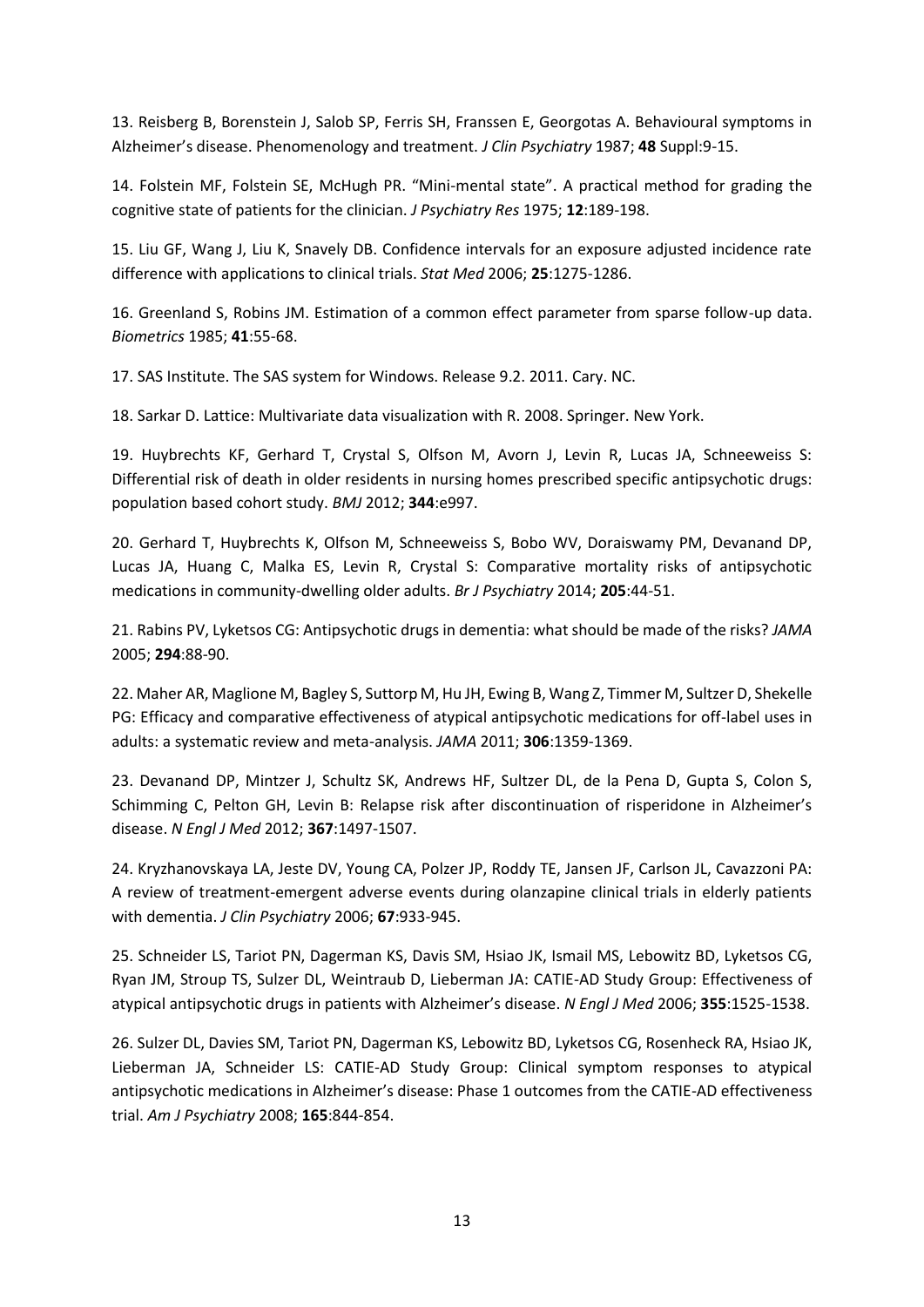27. Schneider LS, Dagerman K, Insel PS: Efficacy and adverse effects of atypical antipsychotics for dementia: meta-analysis of randomized, placebo-controlled trials. *Am J Geriatr Psychiatry* 2006; **14**:191-210.

28. Trelle S, Reichenbach S, Wandel S, Hildebrand P, Tschannen B. Villiger PM, Egger M, Juni P: Cardiovascular safety of non-steroidal anti-inflammatory drugs: network meta-analysis. BMJ 2011; **342** doi: http://dx.doi.org/10.1136/bmj.c7086.

29. Steinberg M, Lyketsos CG: Atypical antipsychotic use in patients with dementia: managing safety concerns. *Am J Psychiatry* 2012; **169**:900-906.

30. Peters ME, Schwartz S, Han D, Rabins PV, Steinberg M, Tschanz JT, Lyketsos CG: Neuropsychiatric symptoms as predictors of progression to severe Alzheimer's dementia and death: The Cache County Dementia Progression Study. *Am J Psychiatry* 2015; **172**:460-465.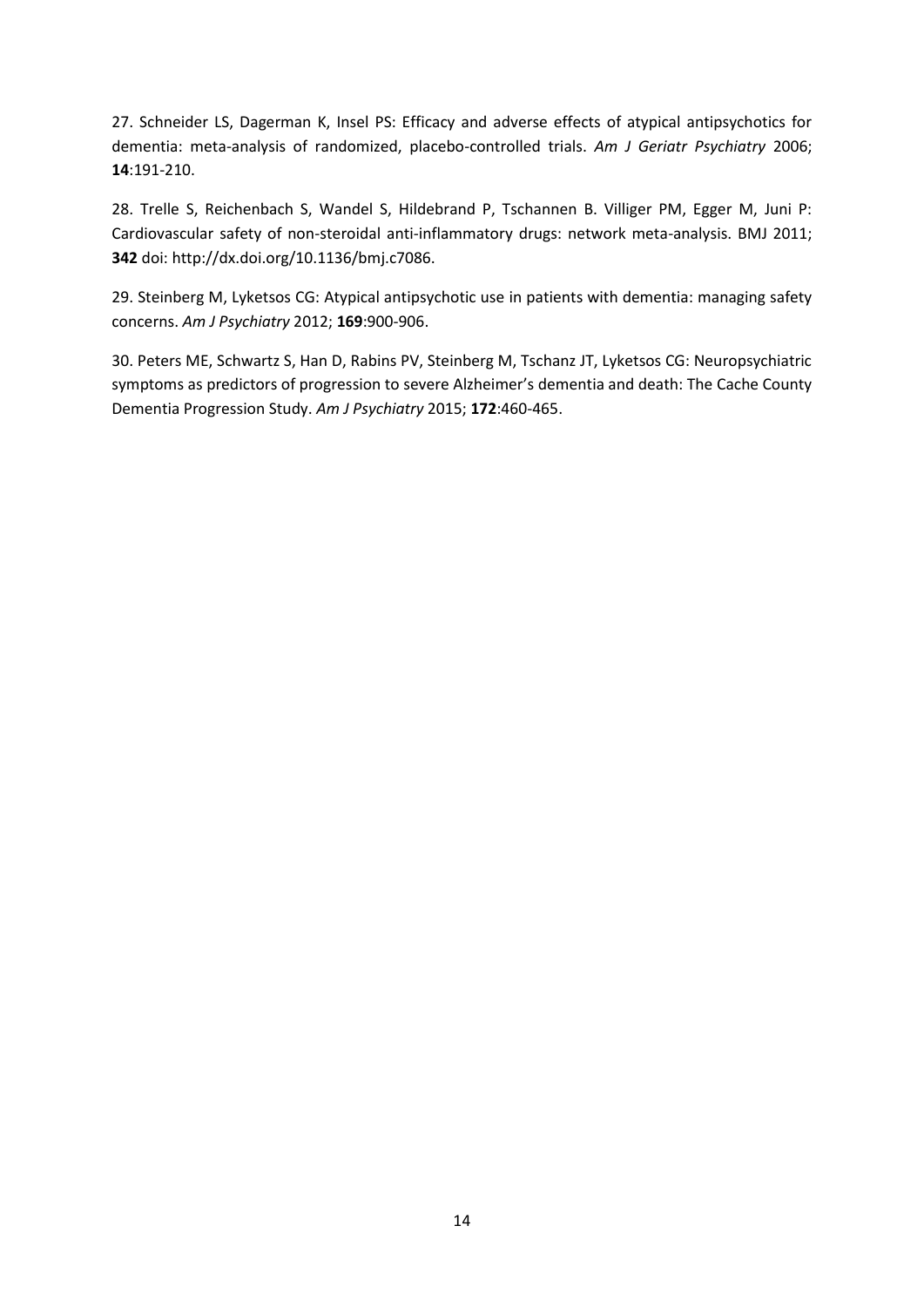| Characteristic                     | <b>PLACEBO</b>       | <b>RISPERIDONE</b> | HALOPERIDOL      | Total           |
|------------------------------------|----------------------|--------------------|------------------|-----------------|
| Parameter                          | $(N=712)$            | $(N=1009)$         | $(N=115)$        | $(N=1836)$      |
| Age, years                         |                      |                    |                  |                 |
| N                                  | 712                  | 1009               | 115              | 1836            |
| Mean (SD)                          | 82.2 (7.69)          | 82.7 (7.24)        | 81.0 (7.60)      | 82.4 (7.45)     |
| Median                             | 83.0                 | 83.0               | 82.0             | 83.0            |
| Range                              | $56 - 100$           | $58 - 105$         | $56 - 97$        | $56 - 105$      |
|                                    |                      |                    |                  |                 |
| Sex, $n$ $(\% )$                   |                      |                    |                  |                 |
| N                                  | 712                  | 1009               | 115              | 1836            |
| Female                             | 498 (70)             | 702 (70)           | 62(54)           | 1262 (69)       |
| Male                               | 214(30)              | 307(30)            | 53 (46)          | 574 (31)        |
|                                    |                      |                    |                  |                 |
| Race, $n$ $(\%$                    |                      |                    |                  |                 |
| N                                  | 693                  | 989                | 115              | 1797            |
| <b>Black</b>                       | 36(5)                | 65(7)              | $\mathbf{0}$     | 101(6)          |
| Caucasian                          | 623 (90)             | 885 (89)           | 115 (100)        | 1623 (90)       |
| Hispanic                           | 20(3)                | 22(2)              | $\boldsymbol{0}$ | 42(2)           |
| Oriental                           | 11(2)                | 11(1)              | $\boldsymbol{0}$ | 22(1)           |
| Other                              | $3 \left( 1 \right)$ | 5(1)               | $\boldsymbol{0}$ | 8 (<1)          |
| Polynesian                         | $\boldsymbol{0}$     | $1 (\leq 1)$       | $\overline{0}$   | $1 (\leq 1)$    |
| Weight, kg                         |                      |                    |                  |                 |
| N                                  | 689                  | 980                | 108              | 1777            |
| Mean (SD)                          | 60.29 (13.084)       | 59.74 (13.117)     | 62.26 (12.334)   | 60.11 (13.065)  |
| Median                             | 59.02                | 58.11              | 60.00            | 59.00           |
| Range                              | $33.2 - 112.7$       | 30.0 - 145.4       | $40.0 - 90.0$    | 30.0 - 145.4    |
| Height, cm                         |                      |                    |                  |                 |
| N                                  | 675                  | 956                | 96               | 1727            |
| Mean (SD)                          | 160.84 (10.912)      | 160.54 (10.794)    | 162.91 (10.183)  | 160.79 (10.814) |
| Median                             | 160.02               | 160.02             | 163.00           | 160.02          |
| Range                              | $115.0 - 196.0$      | $115.0 - 198.1$    | $144.0 - 192.0$  | $115.0 - 198.1$ |
| Body Mass Index, kg/m <sup>2</sup> |                      |                    |                  |                 |
| N                                  | 667                  | 943                | 96               | 1706            |
| Mean (SD)                          | 23.32 (4.650)        | 23.22 (4.548)      | 23.57 (4.205)    | 23.28 (4.568)   |
| Median                             | 22.80                | 22.80              | 23.35            | 22.80           |
| Range                              | $13.3 - 51.9$        | $11.3 - 54.7$      | $16.1 - 35.8$    | $11.3 - 54.7$   |
| <b>Baseline MMSE total score</b>   |                      |                    |                  |                 |
| N                                  | 699                  | 988                | 114              | 1801            |
| Mean (SD)                          | 9.0(6.63)            | 8.3(6.63)          | 8.0(6.52)        | 8.5(6.63)       |
| Median                             | 9.0                  | 8.0                | 8.0              | 8.0             |
| Range                              | $0 - 23$             | $0 - 24$           | $0 - 22$         | $0 - 24$        |
| <b>Baseline FAST highest score</b> |                      |                    |                  |                 |
| N                                  | 447                  | 741                | 115              | 1303            |
| Mean (SD)                          | 10.2(2.68)           | 10.4(2.57)         | 9.8(2.68)        | 10.2(2.62)      |
| Median                             | 10.0                 | 10.0               | 10.0             | 10.0            |
| Range                              | $4 - 16$             | $4 - 16$           | $4 - 16$         | $4 - 16$        |

# **Table 1: Demographics of patients in double-blind placebo-controlled risperidone studies**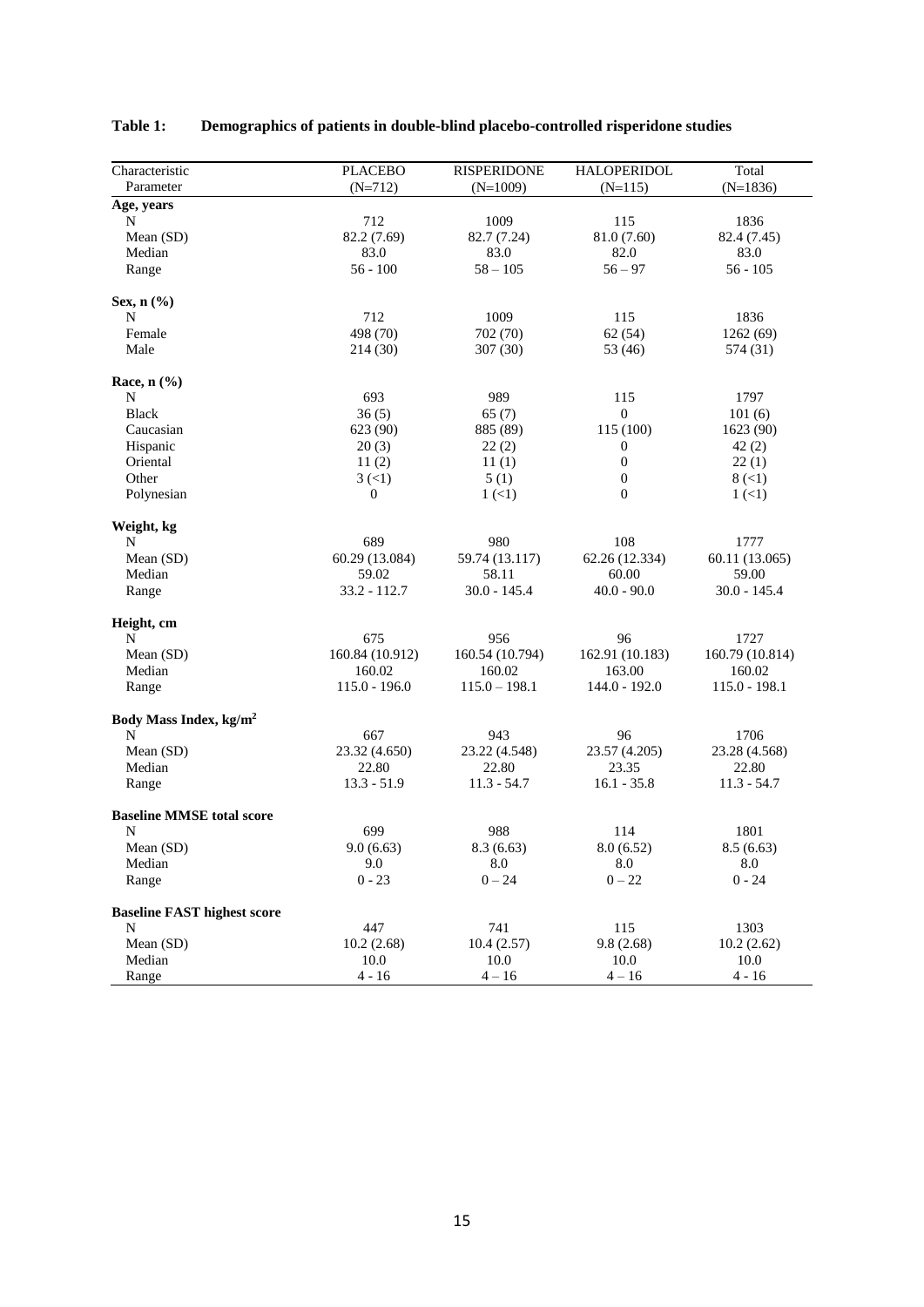|                |         | Mortality      |                      | Any CVAE |                  |                      |  |  |
|----------------|---------|----------------|----------------------|----------|------------------|----------------------|--|--|
| Study          | n/N     | $\%$           | P-value <sup>a</sup> | n/N      | $\%$             | P-value <sup>a</sup> |  |  |
| All studies    |         |                |                      |          |                  |                      |  |  |
| Risperidone    | 40/1009 | 4.0            | 0.527                | 49/1009  | 4.9              | < 0.001              |  |  |
| Placebo        | 22/712  | 3.1            |                      | 11/712   | 1.5              |                      |  |  |
| $AUS-5$        |         |                |                      |          |                  |                      |  |  |
| Risperidone    | 6/167   | 3.6            | 0.769                | 18/167   | 10.8             | 0.002                |  |  |
| Placebo        | 5/170   | 2.9            |                      | 4/170    | 2.4              |                      |  |  |
| <b>BEL-14</b>  |         |                |                      |          |                  |                      |  |  |
| Risperidone    | 1/20    | 5.0            | 1.000                | 0/20     | $\boldsymbol{0}$ |                      |  |  |
| Placebo        | 0/19    | $\overline{0}$ |                      | 0/19     | $\mathbf{0}$     |                      |  |  |
| $INT-24$       |         |                |                      |          |                  |                      |  |  |
| Risperidone    | 1/115   | 0.9            | 0.119                | 12/115   | 10.4             | 0.010                |  |  |
| Placebo        | 5/114   | 4.4            |                      | 2/114    | 1.8              |                      |  |  |
| <b>INT-83</b>  |         |                |                      |          |                  |                      |  |  |
| Risperidone    | 0/10    | $\theta$       | 0.444                | 1/10     | 10.0             | 1.000                |  |  |
| Placebo        | 1/8     | 12.5           |                      | 0/8      | $\theta$         |                      |  |  |
| <b>USA-232</b> |         |                |                      |          |                  |                      |  |  |
| Risperidone    | 9/235   | 3.8            | 0.445                | 5/235    | 2.1              | 0.283                |  |  |
| Placebo        | 6/238   | 2.5            |                      | 2/238    | 0.8              |                      |  |  |
| $USA-63$       |         |                |                      |          |                  |                      |  |  |
| Risperidone    | 23/462  | 5.0            | 0.383                | 13/462   | 2.8              | 0.773                |  |  |
| Placebo        | 5/163   | 3.1            |                      | 3/163    | 1.8              |                      |  |  |

**Table 2: Crude incidence of mortality and CVAE in risperidone studies**

<sup>a</sup> Cochran-Mantel-Haenszel test stratified by study for 'All Studies'; Fisher's exact test for individual studies.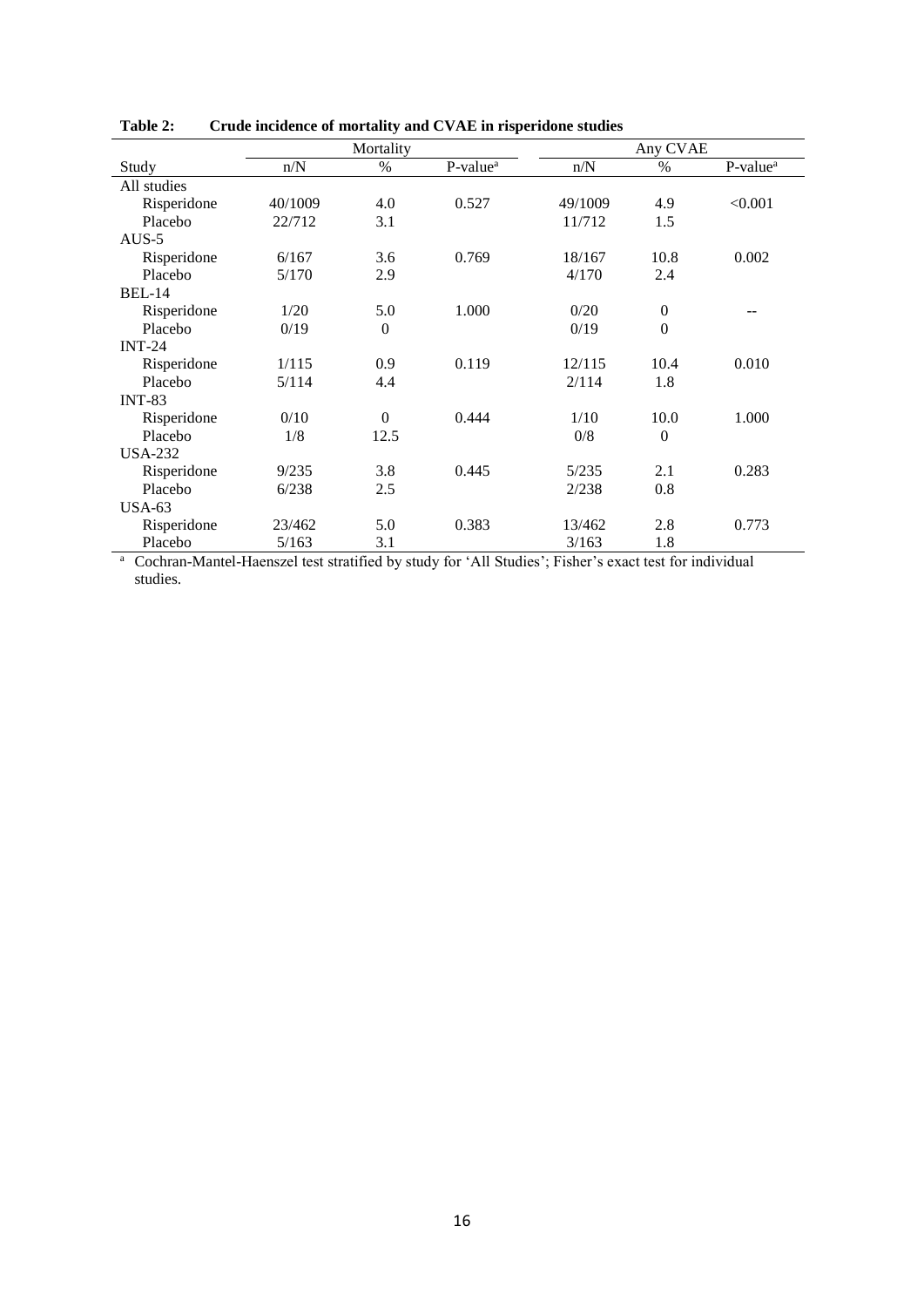|                                                                                              |                 | Present         |                          |                 |                 |                     |                      |
|----------------------------------------------------------------------------------------------|-----------------|-----------------|--------------------------|-----------------|-----------------|---------------------|----------------------|
|                                                                                              |                 |                 | <b>RIS:PLA HR</b>        |                 |                 | <b>RIS:PLA HR</b>   | Interaction          |
|                                                                                              | Risperidone     | Placebo         | $(95\% \text{ CI})$      | Risperidone     | Placebo         | $(95\% \text{ CI})$ | p-value <sup>a</sup> |
| Age $\geq 80$ years                                                                          | 40/697 (5.7%)   | $11/466(2.4\%)$ | 2.41(1.24, 4.70)         | $9/312(2.9\%)$  | 0/246           |                     | 0.032                |
| <b>Cardiovascular Medical</b><br><b>History</b>                                              | 27/677 (4.0%)   | 9/472(1.9%)     | 2.01(0.95, 4.28)         | $10/196(5.1\%)$ | 0/107           | $-$                 | 0.036                |
| <b>Delusions (diagnosis)</b>                                                                 | $14/459(3.1\%)$ | $7/347(2.0\%)$  | 1.47(0.59, 3.65)         | 35/530 (6.6%)   | $4/346(1.2\%)$  | 5.88 (2.09, 16.53)  | 0.043                |
| <b>Depressed Mood (diagnosis)</b>                                                            | 4/112(3.6%)     | $3/54(5.6\%)$   | 0.54(0.12, 2.40)         | $45/877(5.1\%)$ | $8/639(1.3\%)$  | 4.16(1.96, 8.82)    | 0.025                |
| <b>Creatinine Clearance</b><br>$\text{decrease} \geq 20\%$ (treatment-<br>emergent)          | 0/63            | 1/39(2.6%)      | $\overline{\phantom{a}}$ | 36/794 (4.5%)   | $10/559(1.8\%)$ | 2.49(1.24, 5.02)    | 0.049                |
| <b>Creatinine Clearance</b><br>$decrease \geq 20\%$ (treatment-<br>emergent with 7-day rule) | 0/41            | $1/23(4.4\%)$   |                          | 36/816 (4.4%)   | 10/575(1.7%)    | 2.49(1.24, 5.02)    | 0.049                |
| <b>Beta Blockers (treatment-</b><br>emergent)                                                | 9/124(7.3%)     | 0/89            | $\overline{\phantom{m}}$ | 40/885 (4.5%)   | $11/623(1.8\%)$ | 2.54(1.30, 4.95)    | 0.041                |

**Table 3A: Treatment-by-Factor Incidence of Any CVAE – Factors with Treatment-by-Factor Interaction P-value <0.05 (Cox Regression)**

<sup>a</sup> Likelihood ratio test of treatment-by-factor interaction term in Cox proportional hazards regression.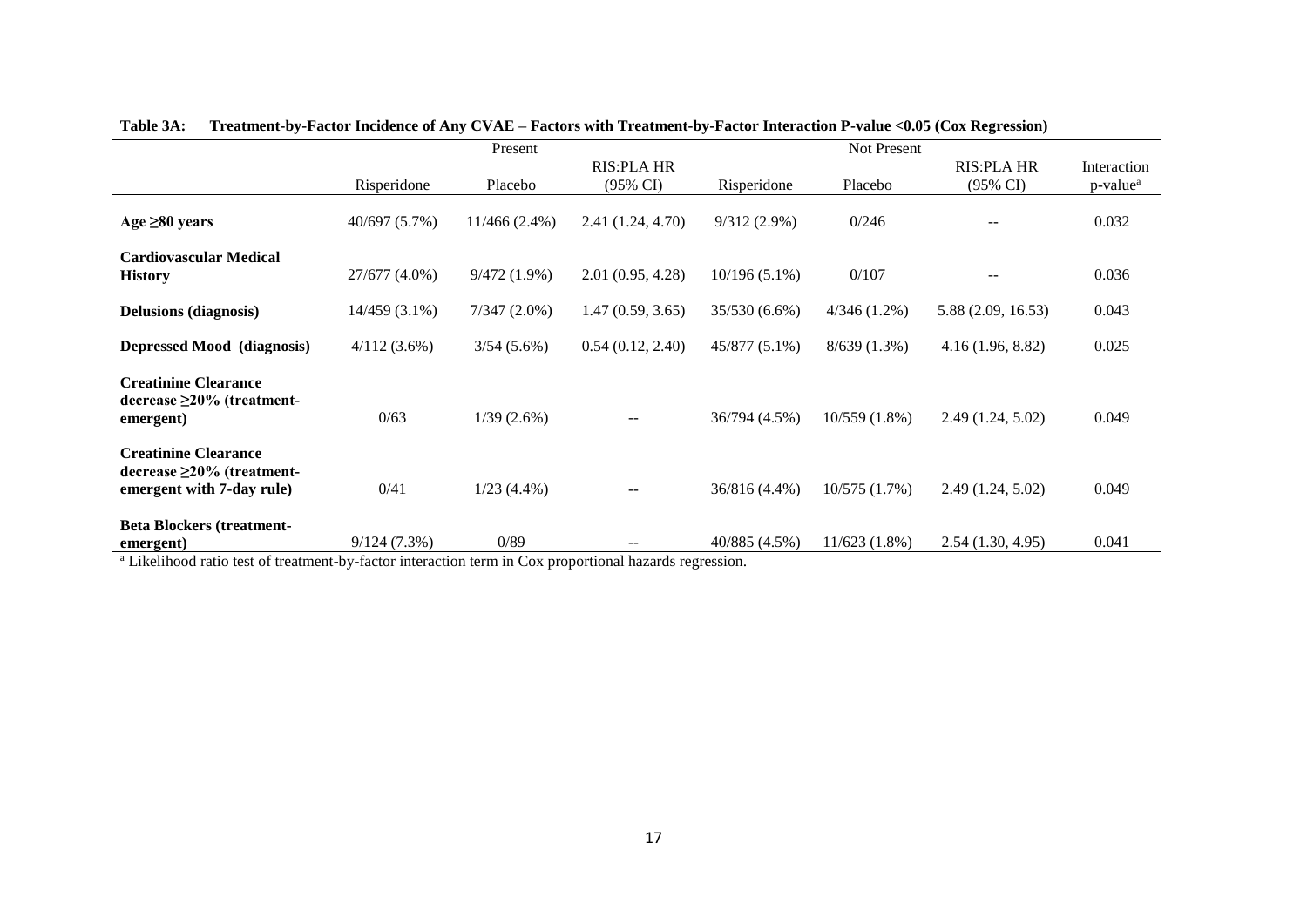|                                                                                                              |                 | Present        |                     |               |               |                     |             |
|--------------------------------------------------------------------------------------------------------------|-----------------|----------------|---------------------|---------------|---------------|---------------------|-------------|
|                                                                                                              |                 |                | <b>RIS:PLA HR</b>   |               |               | <b>RIS:PLA HR</b>   | Interaction |
|                                                                                                              | Risperidone     | Placebo        | $(95\% \text{ CI})$ | Risperidone   | Placebo       | $(95\% \text{ CI})$ | p-value     |
| <b>Depressed Mood (diagnosis)</b>                                                                            | 0/112           | $5/54(9.3\%)$  | $- -$               | 39/877 (4.4%) | 17/639(2.6%)  | 1.52(0.86, 2.70)    | < 0.001     |
| Anti-inflammatory<br>medications (treatment-<br>emergent)                                                    | $16/310(5.2\%)$ | $3/213(1.4\%)$ | 3.42(1.00, 11.76)   | 24/699 (3.4%) | 19/499 (3.8%) | 0.78(0.42, 1.43)    | 0.021       |
| Anti-inflammatory<br>medications (treatment-<br>emergent with 7-day rule)                                    | $16/310(5.2\%)$ | $3/211(1.4\%)$ | 3.42 (1.00, 11.75)  | 24/699 (3.4%) | 19/501 (3.8%) | 0.78(0.42, 1.43)    | 0.021       |
| <sup>a</sup> Legislation of the threatment by factor interaction term in Cay preparties al happed requestion |                 |                |                     |               |               |                     |             |

**Table 3B: Treatment-by-Factor Incidence of Death – Factors with Treatment-by-Factor Interaction P-value <0.05 (Cox Regression)**

Likelihood ratio test of treatment-by-factor interaction term in Cox proportional hazards regression.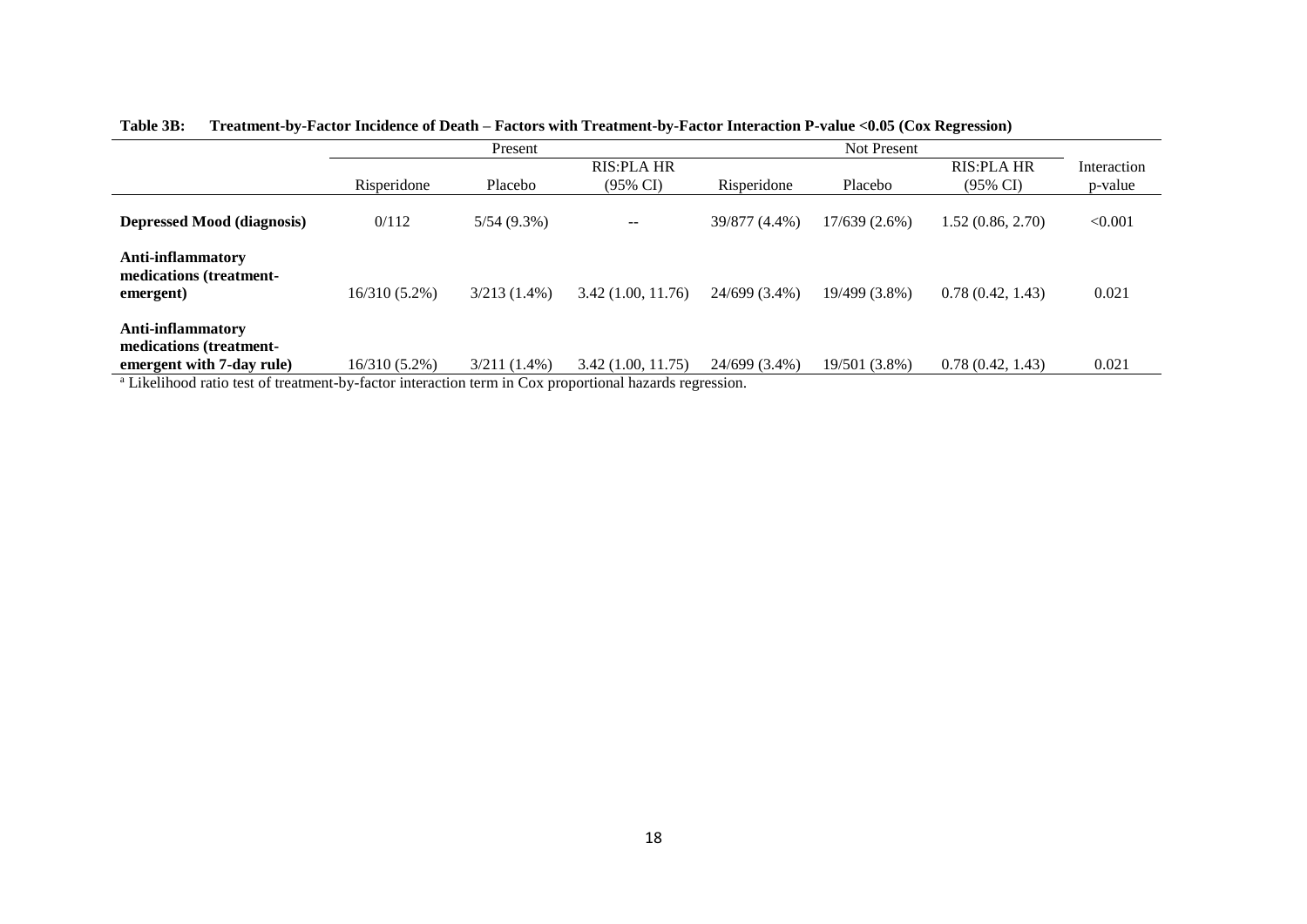**Figure 1: Incidence of Cerebrovascular Adverse Event and Mortality by Baseline Risk Factor – Placebo Subjects**

|                                               | <b>Baseline Risk Factor Status</b> |                  |          |         |   |         |  |                |                      |        |   |    |
|-----------------------------------------------|------------------------------------|------------------|----------|---------|---|---------|--|----------------|----------------------|--------|---|----|
|                                               |                                    | Not present      |          | $\circ$ |   | Present |  | Δ              |                      | p<0.05 |   | ∗  |
|                                               |                                    |                  |          |         |   | 0       |  | 2              | 4                    | 6      | 8 | 10 |
|                                               |                                    |                  |          |         |   |         |  |                |                      |        |   |    |
|                                               |                                    |                  | Any CVAE |         |   |         |  |                | Death                |        |   |    |
| Vascular/Mixed Dementia                       | d.                                 |                  |          |         |   |         |  |                | $\circ$ $\Delta$     |        |   |    |
| <b>Respiratory Phys Exam</b>                  | ♨                                  |                  |          |         |   |         |  | $\circ$        | Δ                    |        |   |    |
| Respiratory Med Hx                            | ø.                                 |                  |          |         |   |         |  | ۵A             |                      |        |   |    |
| Non-white                                     | △                                  | $\Diamond$       |          |         |   |         |  | Δ              | $\Diamond$           |        |   |    |
| Neurological Med Hx                           | Δo                                 |                  |          |         |   |         |  | Δ٥             |                      |        |   |    |
| Male                                          |                                    | $\circ$ $\Delta$ |          |         |   |         |  | Ò              |                      | Δ      |   |    |
| Low Baseline Urea                             | △                                  | ò                |          |         |   | Δ       |  | $\ddot{\circ}$ |                      |        |   |    |
| Low Baseline Sodium                           |                                    | $\circ$          |          |         |   |         |  | $\circ$        |                      |        |   |    |
| Low Baseline Pulse                            | Ō.                                 | Δ                |          |         |   |         |  | Ō.             |                      |        | А |    |
| Low Baseline DBP                              | ∠                                  |                  |          |         |   |         |  |                | $\circ$ $\circ$<br>Δ |        |   |    |
| <b>High Baseline Urea</b>                     | Δ                                  |                  |          |         |   |         |  | Ò.             |                      |        |   |    |
| <b>High Baseline Sodium</b>                   | Δ<br>Δ<br>Ò                        | $\circ$          |          |         |   | Δ<br>Δ  |  | Ŏ.<br>Ŏ.       |                      |        |   |    |
| <b>High Baseline Pulse</b>                    | Δ.<br>ó                            |                  |          |         |   | Δ       |  |                | Ŏ.                   |        |   |    |
| <b>High Baseline DBP</b>                      | Ò.                                 |                  | Δ∗       |         |   |         |  | Ò              |                      |        |   | Δ∗ |
| Depressed mood (diagnosis)                    | ∘ A                                |                  |          |         |   |         |  |                | ٥A                   |        |   |    |
| Dementia complications (diagnosis)            | $\circ$ $\triangle$                |                  |          |         |   |         |  | Δ٥             |                      |        |   |    |
| Delusions (diagnosis)<br>Delirium (diagnosis) | $\circ$<br>△                       |                  |          |         |   |         |  | Ō.             |                      | Δ      |   |    |
| Cardiovascular Phys Exam                      |                                    | $\circ$ $\Delta$ |          |         |   |         |  |                | $\circ$ $\Delta$     |        |   |    |
| Cardiovascular Med Hx                         | $\circ$                            | Δ                |          |         |   |         |  |                | ه ۵                  |        |   |    |
| BMI >=30 kg/m2                                | Ō.                                 |                  | Δ.       |         |   | Δ       |  | Ò              |                      |        |   |    |
| BMI >=25 kg/m2                                | Δ                                  |                  |          |         |   |         |  | ∞              |                      |        |   |    |
| BMI <18.5 kg/m2                               | $\circ$                            | Δ                |          |         |   |         |  | ٥A             |                      |        |   |    |
| <b>BEHAVE Global Rating Severe</b>            | △                                  | Ó                |          |         |   |         |  |                | οA                   |        |   |    |
| <b>BEHAVE Global Rating Mod/Sev</b>           |                                    | Δο               |          |         |   |         |  |                | Δo                   |        |   |    |
| <b>BEHAVE Delusions</b>                       | ∆∘                                 |                  |          |         |   |         |  | Δ              | Ó                    |        |   |    |
| Baseline MMSE>=9                              | ∞                                  |                  |          |         |   |         |  | Δ              | Ò                    |        |   |    |
| <b>Baseline CrCl Severe Impairment</b>        | ٨.                                 |                  |          |         |   |         |  | Ò              |                      | Δ₩     |   |    |
| <b>Baseline CrCl Mild Impairment</b>          | $\circ$ $\Delta$                   |                  |          |         |   |         |  | - 4<br>Ō.      |                      |        |   |    |
| Age >=80 years                                | ◇                                  | Δ₩               |          |         |   |         |  | Ò              | Δ                    |        |   |    |
|                                               |                                    |                  |          |         |   |         |  |                |                      |        |   |    |
|                                               | 0                                  | 2<br>4           |          | 6       | 8 | 10      |  |                |                      |        |   |    |
|                                               |                                    |                  |          |         |   | Percent |  |                |                      |        |   |    |